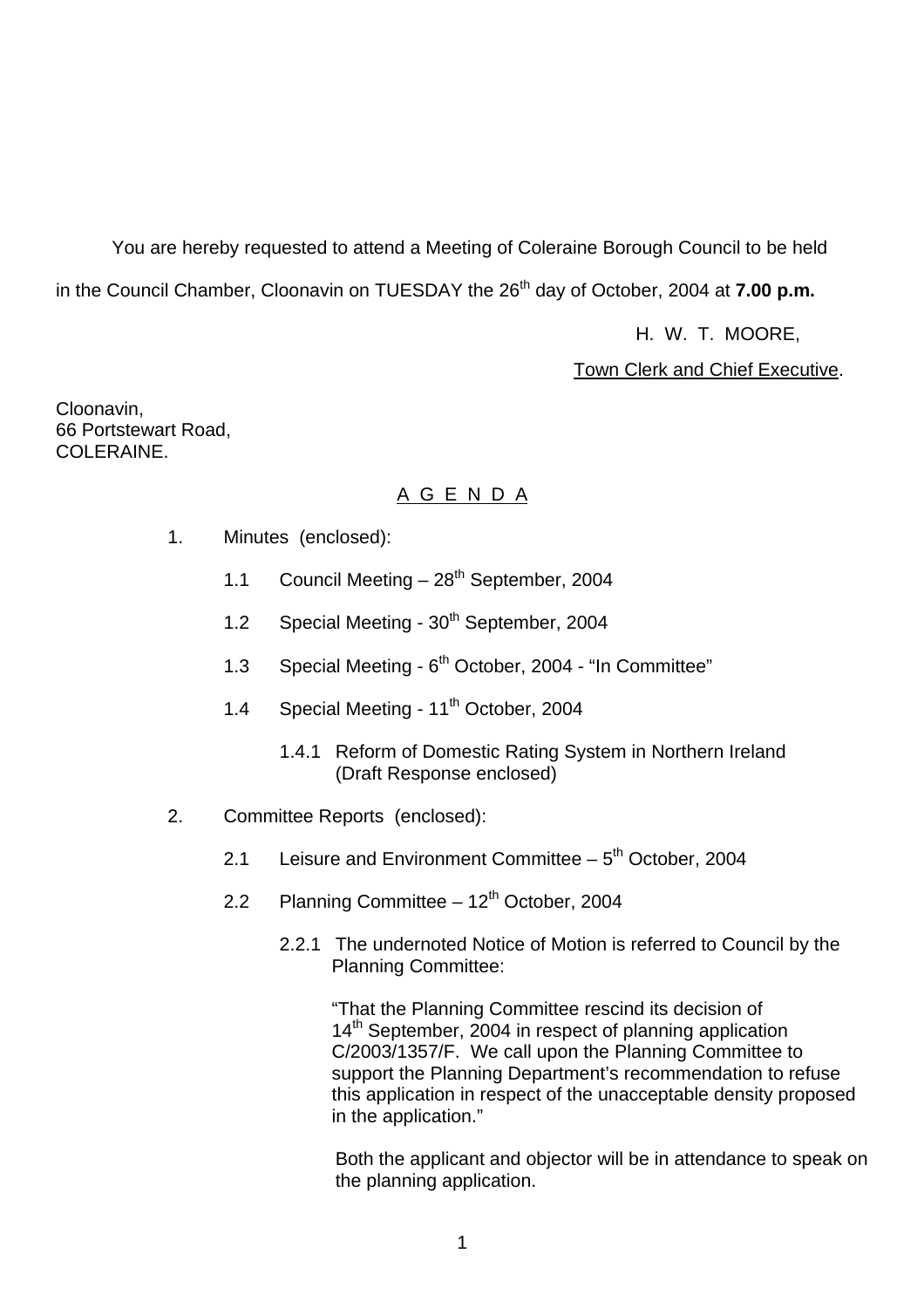- 2.3 Policy and Development Committee  $-19<sup>th</sup>$  October, 2004
	- 2.3.1 Northern Area Plan Postponement of Publication (Report previously supplied)
- 3. Post Primary Education Review

Mr. G. Topping, Chief Executive, North Eastern Education and Library Board will be in attendance to address Council.

- 4. Tenders
	- (a) Antrim Gardens, Portrush
	- (b) Extension to Kilrea Town Hall (Report enclosed)
- 5. Consultation List (enclosed)
- 6. Correspondence
- 7. Documents for Sealing

#### **Enclosed for Information:**

Minutes of the Northern Health and Social Services Council dated 1<sup>st</sup> September, 2004

To: Each Member of Council. 22nd October, 2004.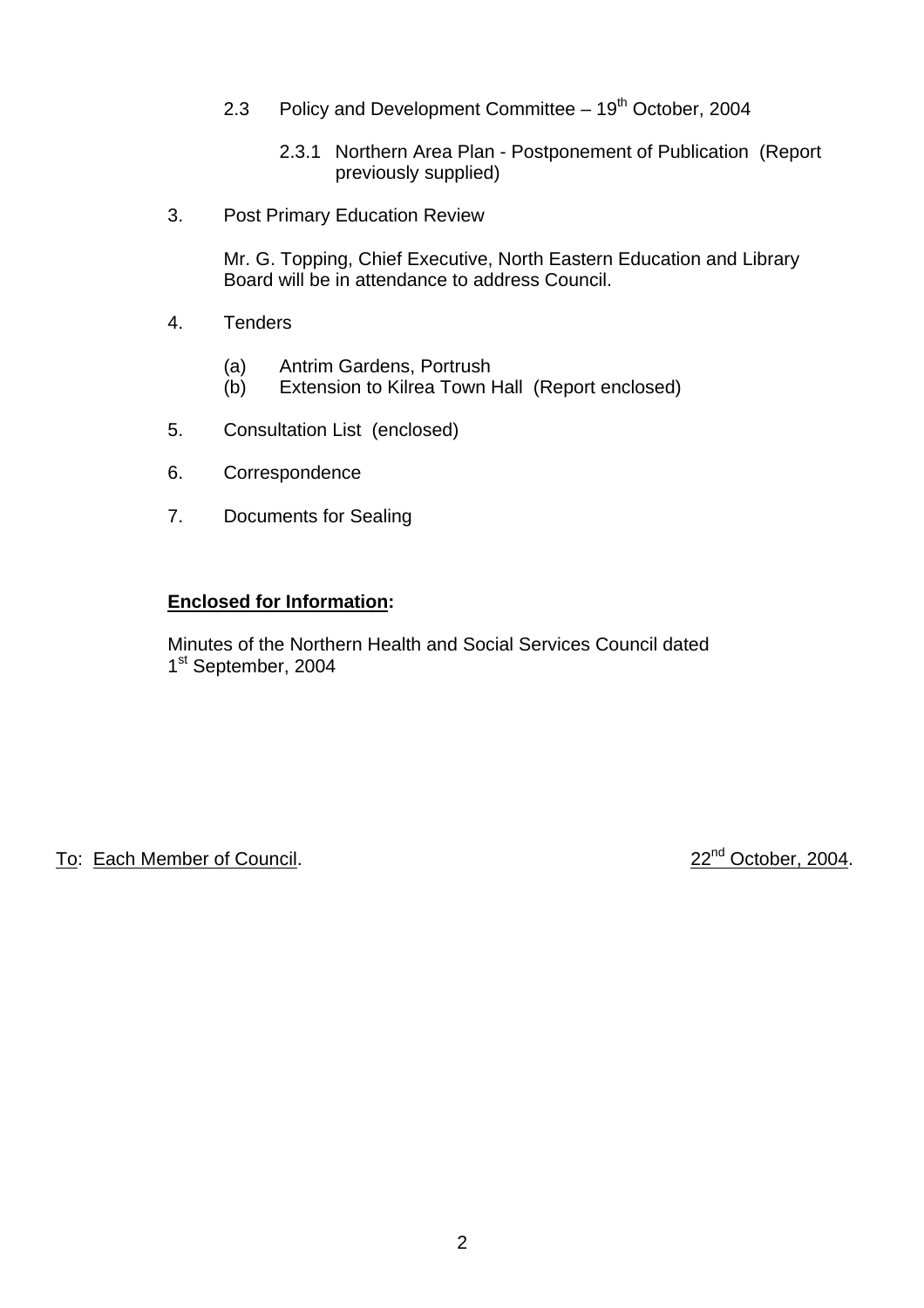#### **COLERAINE BOROUGH COUNCIL**

 Minutes of proceedings of Coleraine Borough Council held in the Council Chamber, Cloonavin on Tuesday, 28<sup>th</sup> September, 2004 at 7.30 p.m.

| <b>Convened:</b>                         | As per notice attached                                                                                                                                                 |                                                                                                |
|------------------------------------------|------------------------------------------------------------------------------------------------------------------------------------------------------------------------|------------------------------------------------------------------------------------------------|
| Present:                                 | The Mayor, Councillor R. A. McPherson, in the Chair                                                                                                                    |                                                                                                |
|                                          | The Deputy Mayor, Alderman W. J. McClure                                                                                                                               |                                                                                                |
|                                          | <b>Aldermen</b>                                                                                                                                                        |                                                                                                |
|                                          | P. E. A. Armitage (Mrs.)<br>E. T. Black (Mrs.)                                                                                                                         | W. T. Creelman<br><b>B.</b> Leonard                                                            |
|                                          | <b>Councillors</b>                                                                                                                                                     |                                                                                                |
|                                          | C. S. Alexander (Ms.)<br>(Items $1.0 - 6.0$ )<br>O. M. Church (Mrs.)<br>J. J. Dallat<br>E. P. Fielding (Mrs.)<br>N. F. Hillis<br>E. A. Johnston (Mrs.)                 | D. McClarty<br>G. L. McLaughlin<br>A. McQuillan<br>E. M. Mullan<br>R. D. Stewart<br>W. J. Watt |
| <b>Officers in</b><br><b>Attendance:</b> | Town Clerk and Chief Executive, Director of Technical<br>Services, Director of Leisure Services, Director of Corporate<br><b>Services and Administrative Assistant</b> |                                                                                                |
| <b>Apologies:</b>                        | Councillors Barbour, Bradley, Deans and King                                                                                                                           |                                                                                                |

#### **1.0 WELCOME**

The Mayor welcomed members and those present in the public gallery to the meeting.

#### **2.0 SYMPATHY**

The Mayor extended sympathy to Alderman McClure on the recent death of his brother.

Alderman McClure thanked the Mayor and fellow members for their kind remarks.

#### **3.0 SHOOTING INCIDENT**

The Mayor and members condemned a shooting incident that had occurred at Harpur's Hill, Coleraine the previous evening. The public was encouraged to pass any information to the PSNI.

#### **4.0 MINUTES**

The minutes of the Council Meeting of 24<sup>th</sup> August, 2004 were confirmed and agreed.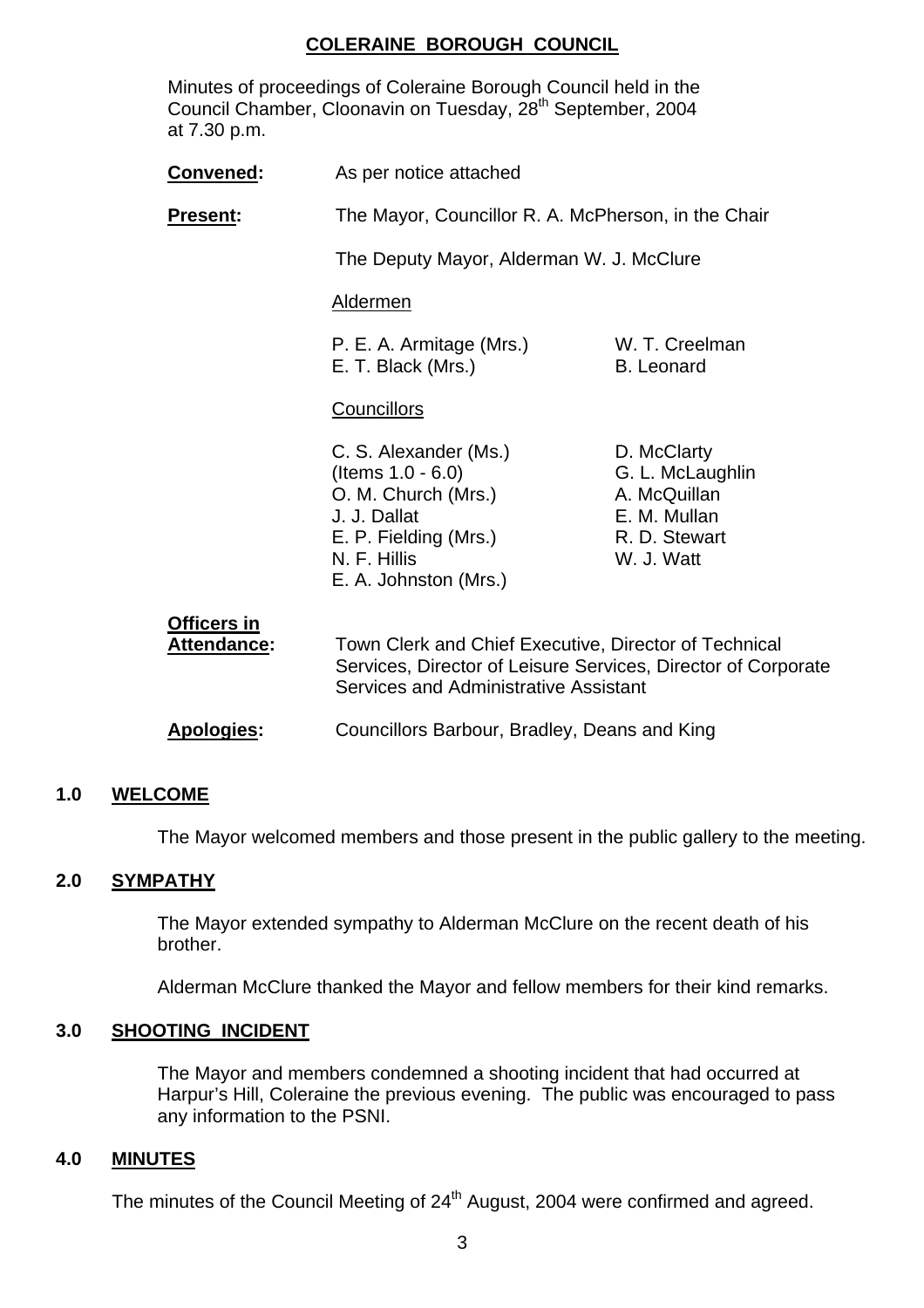#### **5.0 COMMITTEE REPORTS**

| <b>Planning Committee -</b>   | The Vice Chairman, Councillor Stewart, moved   |
|-------------------------------|------------------------------------------------|
| 24 <sup>th</sup> August, 2004 | the adoption of the Planning Committee Report; |
|                               | this was duly seconded by Councillor Dallat.   |

Matters arising:

| 5.1.1 Members' Training | The Town Clerk and Chief Executive confirmed<br>that he was currently considering appropriate<br>training for members as Committee Chairmen/<br>Vice Chairmen, etc. |
|-------------------------|---------------------------------------------------------------------------------------------------------------------------------------------------------------------|
|                         |                                                                                                                                                                     |

The Committee Report was then adopted.

| 5.2 | Leisure and Environment | The Chairman, Councillor McQuillan, moved the |
|-----|-------------------------|-----------------------------------------------|
|     | Committee               | adoption of the Leisure and Environment       |
|     |                         | Committee Report; this was duly seconded by   |
|     |                         | Councillor Watt.                              |

Matters arising:

| 5.2.1 | Best Kept Day Care/<br><b>Residential Homes</b> | Reference was made to the success of Armour<br>Day Centre (winner) and Mountfield (runner-up), |
|-------|-------------------------------------------------|------------------------------------------------------------------------------------------------|
|       |                                                 | Coleraine in the Best Kept Day Care/Residential<br>Homes Competition.                          |

 It was agreed that letters of congratulations be forwarded.

5.2.2 Fountain - Anderson<br>Park, Coleraine mon-operation of the fountain at And non-operation of the fountain at Anderson Park, Coleraine.

> The Director of Leisure Services was liaising with the various agencies regarding this matter.

5.2.3 Anderson Park, Congratulations were extended regarding the Coleraine - Phase III successful completion of Anderson Park Phase III.

The Committee Report was then adopted.

| 5.3 | <b>Planning Committee -</b> | The Vice Chairman, Councillor Stewart, moved   |
|-----|-----------------------------|------------------------------------------------|
|     | 14th September, 2004        | the adoption of the Planning Committee Report; |
|     |                             | this was duly seconded by Councillor Dallat.   |

Matters arising:

| 5.3.1 Application No. | Reference was made to Committee's decision  |
|-----------------------|---------------------------------------------|
| C/2003/1357/F         | declining to support the Planning Service's |
|                       | opinion to refuse this application.         |

 A full discussion ensued during which the Mayor advised that Committee's decision could not be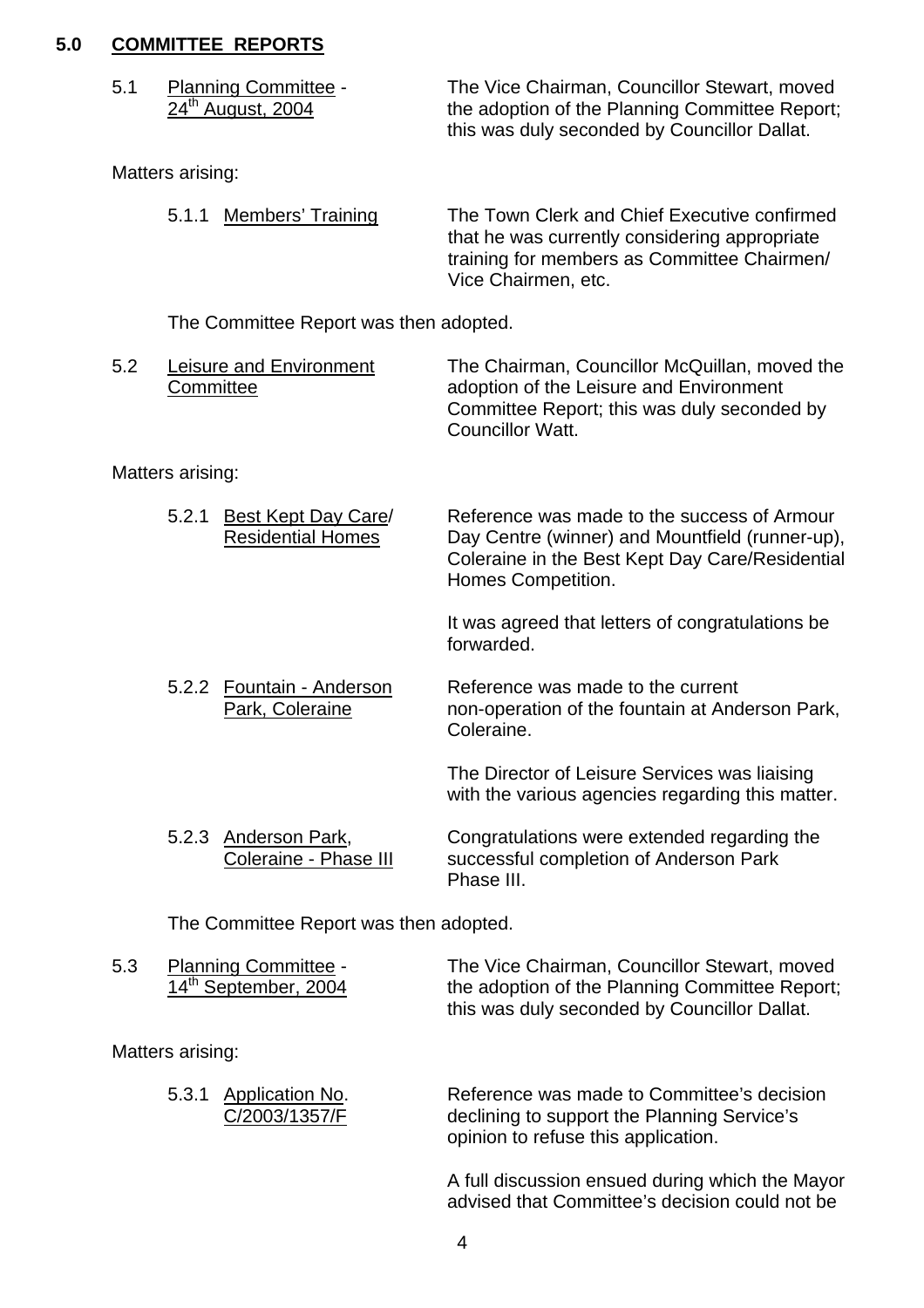altered at this meeting.

A rescinding motion could be considered at a future meeting of Committee.

 5.3.2 Application No. Reference was made to possible encroach- C/2003/1366/F ment onto Council land.

> The Director of Technical Services would investigate this matter.

5.3.3 Referrals to Planning Reference was made to the minute of the Management Board and meeting with representatives from the Planning General Level of Service - Service and the lack of detail provided Coleraine Divisional regarding issues raised. Planning Office

 Following discussion it was agreed to give the local Planning Office a period of time to address the issues identified by Council.

 5.3.4 Planning Matter - Alderman Mrs. Armitage sought information Portstewart regarding a planning matter in Portstewart.

> It was agreed if full details were supplied to the Town Clerk and Chief Executive, a response would be sought from the Planning Service.

The Committee Report was then adopted.

| 5.4 | <b>Policy and Development</b> | Councillor Ms. Alexander moved the adoption of |
|-----|-------------------------------|------------------------------------------------|
|     | Committee                     | the Policy and Development Committee Report;   |
|     |                               | this was duly seconded by Councillor Stewart.  |

Matters arising:

| 5.4.1 | <b>Local Democracy Week -</b><br>$18^{th}$ - 24 <sup>th</sup> October, 2004 | Members were encouraged to attend the Open<br>Day in the Council Chamber for Sixth Form<br>politics students on 19 <sup>th</sup> October, 2004. |
|-------|-----------------------------------------------------------------------------|-------------------------------------------------------------------------------------------------------------------------------------------------|
|       |                                                                             | Reference was made to the need to progress the<br>establishment of a Youth Council.                                                             |
|       | 5.4.2 Special Council Meetings                                              | The Town Clerk and Chief Executive reported<br>that Special Council Meetings would be held as<br>follows:                                       |
|       |                                                                             | Monday, 11 <sup>th</sup> October, 2004 -<br>(a)<br>Consultation Paper - "Reform of the<br>Domestic Rating System in Northern<br>Ireland"        |

(b) Thursday,  $28<sup>th</sup>$  October, 2004 - To discuss issues contained within the Minister's Statement regarding "Water Reform Northern Ireland - Domestic Water Charges"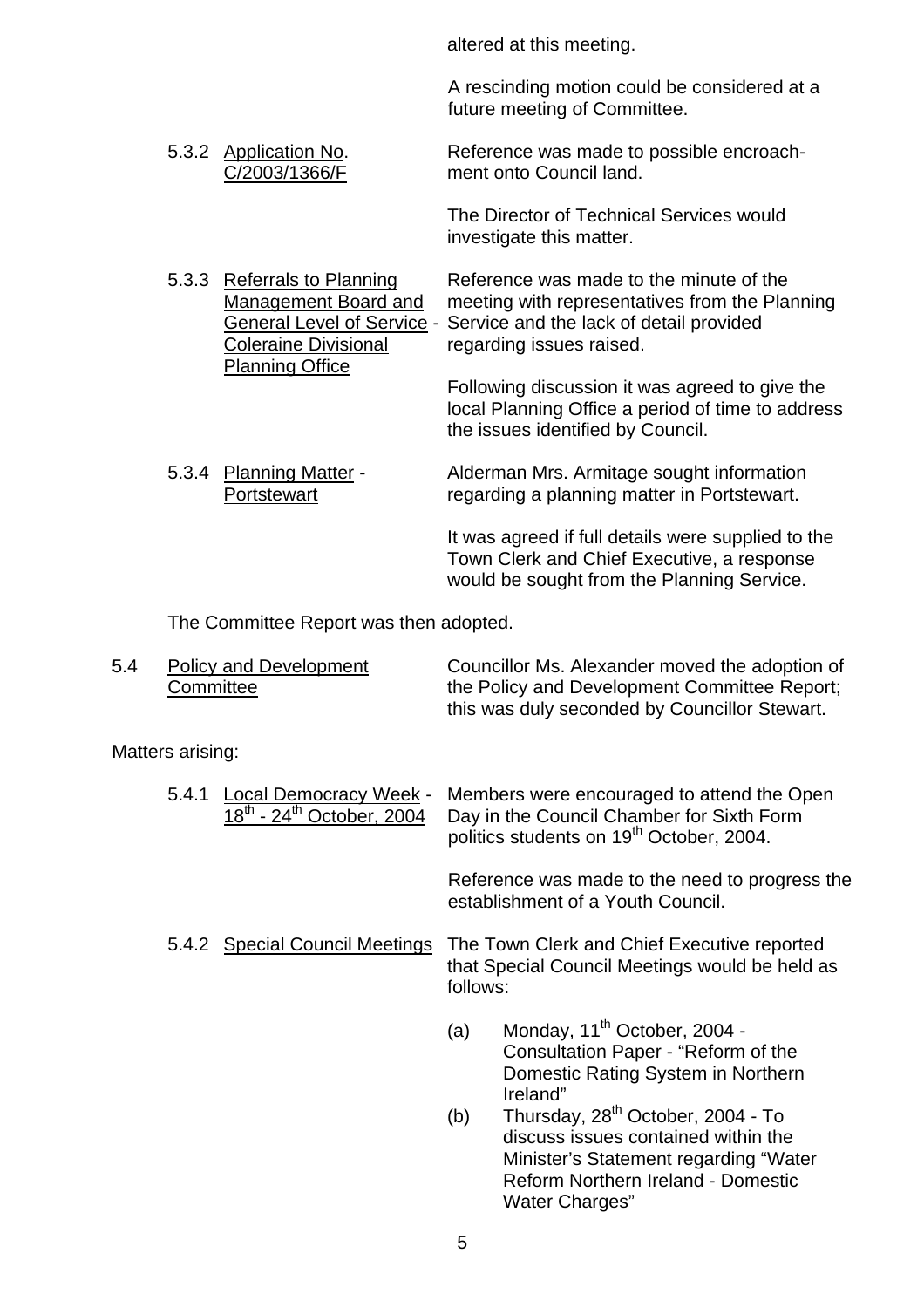The Committee Report was then adopted.

#### **6.0 PORTBALLINTRAE REGENERATION PROPOSALS**

The Mayor welcomed Mrs. J. Rankin and Mr. G. Montgomery and other representatives of Portballintrae Residents' Association who were in attendance to address Council regarding Portballintrae Regeneration Proposals (paper circulated) - Portballintrae Regeneration Phase One.

Mrs. Rankin and Mr. Montgomery elaborated on the Portballintrae Regeneration Phase One proposals (as listed). A video presentation was also shown.

- (a) Community centre with upgraded children's playground and garden park;
- (b) Shop;
- (c) Playing field with changing facilities;
- (d) Beaches clean of rubble and debris with safe and easy access;
- (e) Upgraded harbour area.

A full discussion ensued during which Mrs. Rankin and Mr. Montgomery answered various members' questions.

It was agreed that the officers provide a report on the issues identified by the Association prior to the Capital Programme Workshop being held on 1<sup>st</sup> November. Members indicated the need to address the provision of a community centre.

The Mayor thanked the representatives for their presentation.

#### **7.0 NOTICE OF MOTION**

The undernoted Notice of Motion was proposed by Alderman Leonard and seconded by Councillor McLaughlin:

"This council accepts that all Government and public buildings should be user friendly to staff who work there and members of the public who access facilities and services in such buildings.

 This council, in line with the new beginning set out in the Good Friday Agreement will create a neutral or equal environment, in which staff and members of the public can work or conduct their business within council properties free from partisan emblems and symbols.

 To this end the council will achieve the type of environment which is out lined above and will appoint a sub committee to facilitate this process. The sub committee will report back to this council no later than two months."

Alderman Leonard spoke on the motion and asked for Council's support.

A comprehensive discussion ensued, following which, on a request for a recorded vote, the motion was put to the meeting and members voted thus:

**For:** Alderman Leonard Councillors Dallat, McLaughlin and Mullan (4)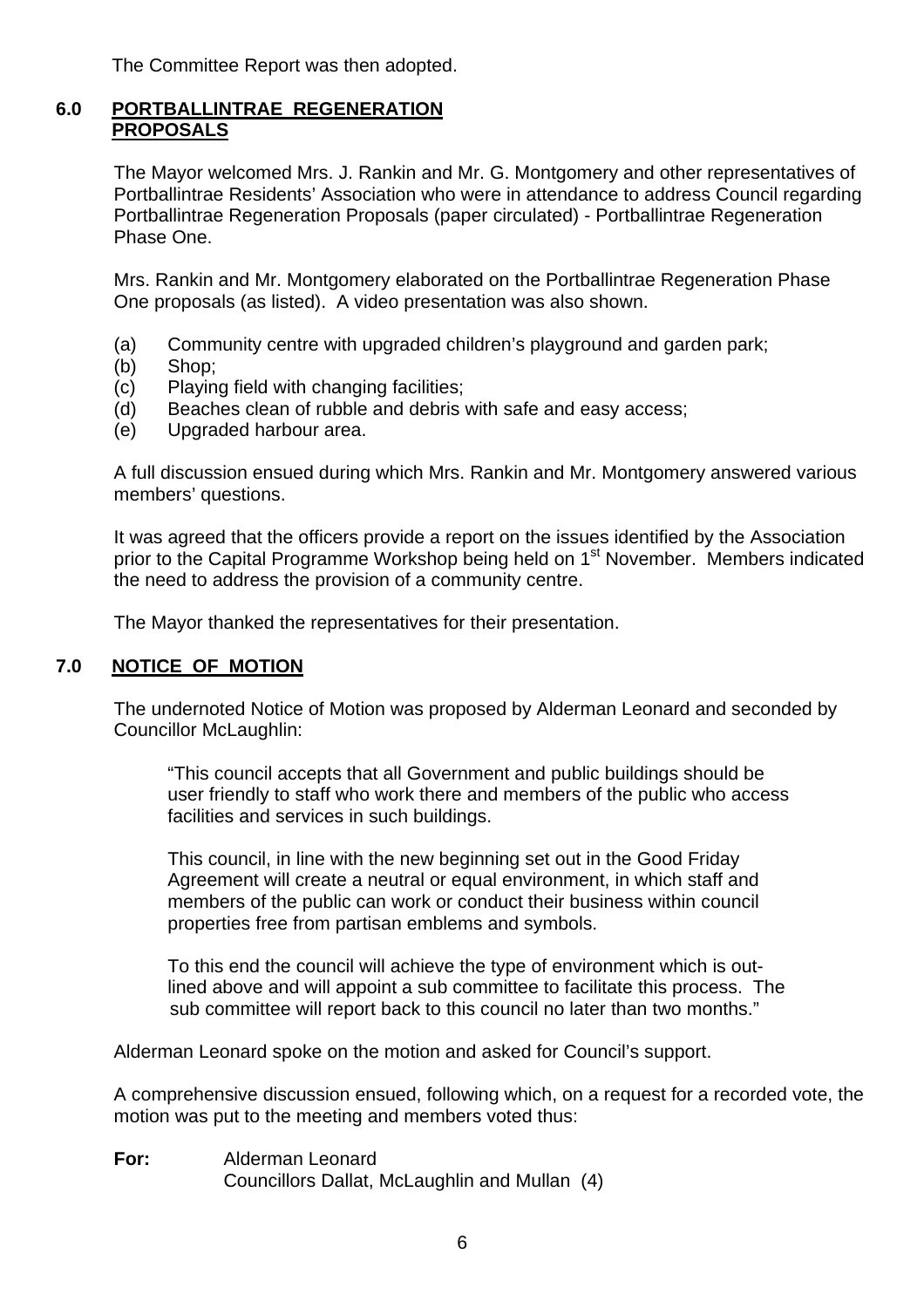**Against:** The Deputy Mayor Aldermen Mrs. Armitage, Mrs. Black and Creelman Councillors Mrs. Church, Mrs. Fielding, Hillis, Mrs. Johnston, McClarty, McQuillan, Stewart and Watt (12)

#### **Abstention:** The Mayor

The motion was, therefore, lost by twelve votes to four.

#### **8.0 CONSULTATION ON PLANNING POLICY STATEMENT 14 - ISSUE PAPER - SUSTAINABLE DEVELOPMENT IN THE COUNTRYSIDE**

Consideration was given to BDP Planning's Draft Response on PPS14 (previously supplied) and NILGA's response on this topic (previously supplied).

It was agreed that the reply to the Department be based on the draft response.

## **9.0 CONSULTATION LIST**

The following consultation papers were notified to members:

 (i) Department of the Environment - Consultation on the Removal of the Disability Discrimination Act Part III Exemption for Providers of Transport Services

Comments due by: 29<sup>th</sup> October, 2004

 (ii) Driver and Vehicle Licensing Agency - Consultation on Fee Proposals

Comments due by: 8<sup>th</sup> November, 2004

 (iii) Department of the Environment - Vehicle Standards and Agencies Policy Branch - Speed Limiters on Goods and Passenger-Carrying Vehicles

Comments due by: 10<sup>th</sup> November, 2004

#### **10.0 NORTHERN HEALTH AND SOCIAL SERVICES BOARD**

Annual Report 2003/2004 (circulated to each member).

#### **11.0 DEPARTMENT OF THE ENVIRONMENT - GENERAL LEVEL OF SERVICE - COLERAINE DIVISIONAL PLANNING OFFICE**

Read letter from Departmental Private Secretary to Angela Smith MP in reply to Council's further letter inviting her to meet a Council deputation regarding this topic. The Minister had now had a briefing from the Chief Executive of the Planning Service regarding his recent meeting with Council.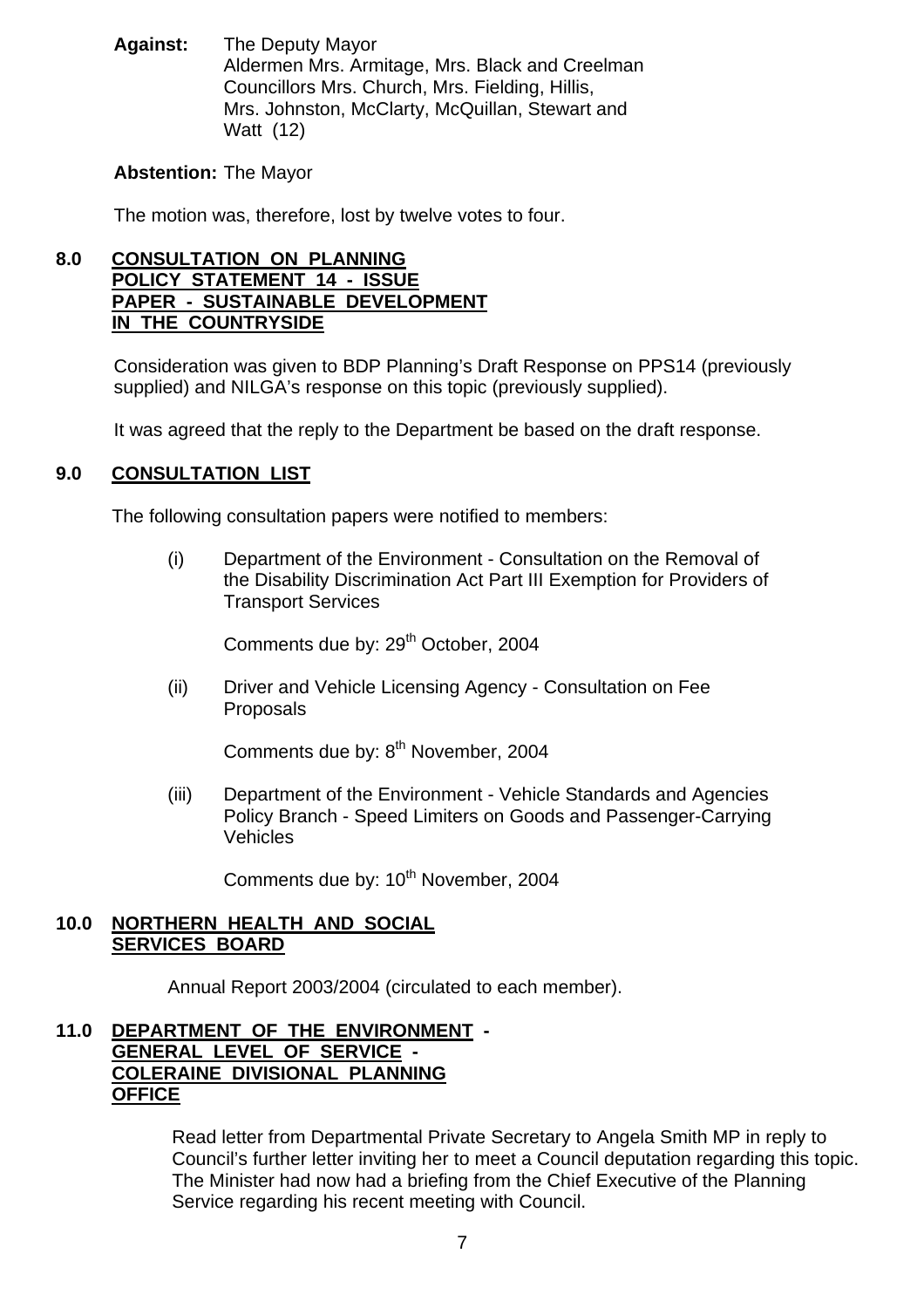The Minister noted that Council had decided to review the position in a number of months' time. The Minister expected to see improvements and if Council remained dissatisfied Council was to notify the Minister.

Noted.

### **12.0 SEMINARS - REFORM OF THE DOMESTIC RATING SYSTEM**

Information regarding seminars on this topic being organised by the Department of Finance and Personnel and NILGA would be copied for members' information. Members interested in attending any of these seminars were requested to notify the Administrative Officer.

## **13.0 POST PRIMARY EDUCATION REVIEW**

Reported that the Chief Executive of the North-Eastern Education and Library Board would address Council on the Post Primary Education Review at its meeting on 26<sup>th</sup> October, 2004.

## **14.0 DOCUMENTS TABLED**

- (a) Letter dated  $6<sup>th</sup>$  September, 2004 from Royal Mail Group plc
- (b) NILGA Full Members' Meeting and Annual General Meeting September 2004 Members' Briefing - Summary of Outcomes
- (c) Northern Health and Social Services Council Minutes of meeting held on  $2<sup>nd</sup>$  June, 2004
- (d) Northern Health and Social Services Board First Annual Review of the Northern Childcare Partnership - Second Childcare Plan 2003/04 - 2005/06
- (e) The Electoral Commission Report entitled "Delivering Democracy? The Future of Postal Voting"
- (f) Northern Ireland Policing Board Annual Report  $1<sup>st</sup>$  April, 2003 31 $<sup>st</sup>$  March,</sup> 2004
- (g) Northern Health and Social Services Board Annual Report 2003/04

## **15.0 LETTER OF THANKS**

 Read letter of thanks from Mr. C. A. Miller, former Principal Administrative Officer, for Council's support over the years and their recent retirement gift.

Noted.

## **16.0 DOCUMENTS FOR SEALING**

Resolved:

That the following documents be sealed:

Park, Coleraine)

| Wayleave for Drainage and | <b>Council and Stephen Martin</b>   |
|---------------------------|-------------------------------------|
| Counterpart               | and William Robert Anderson trading |
|                           | as M & A Builders, Agivey Road,     |
|                           | Aghadowey, Coleraine - (Anderson    |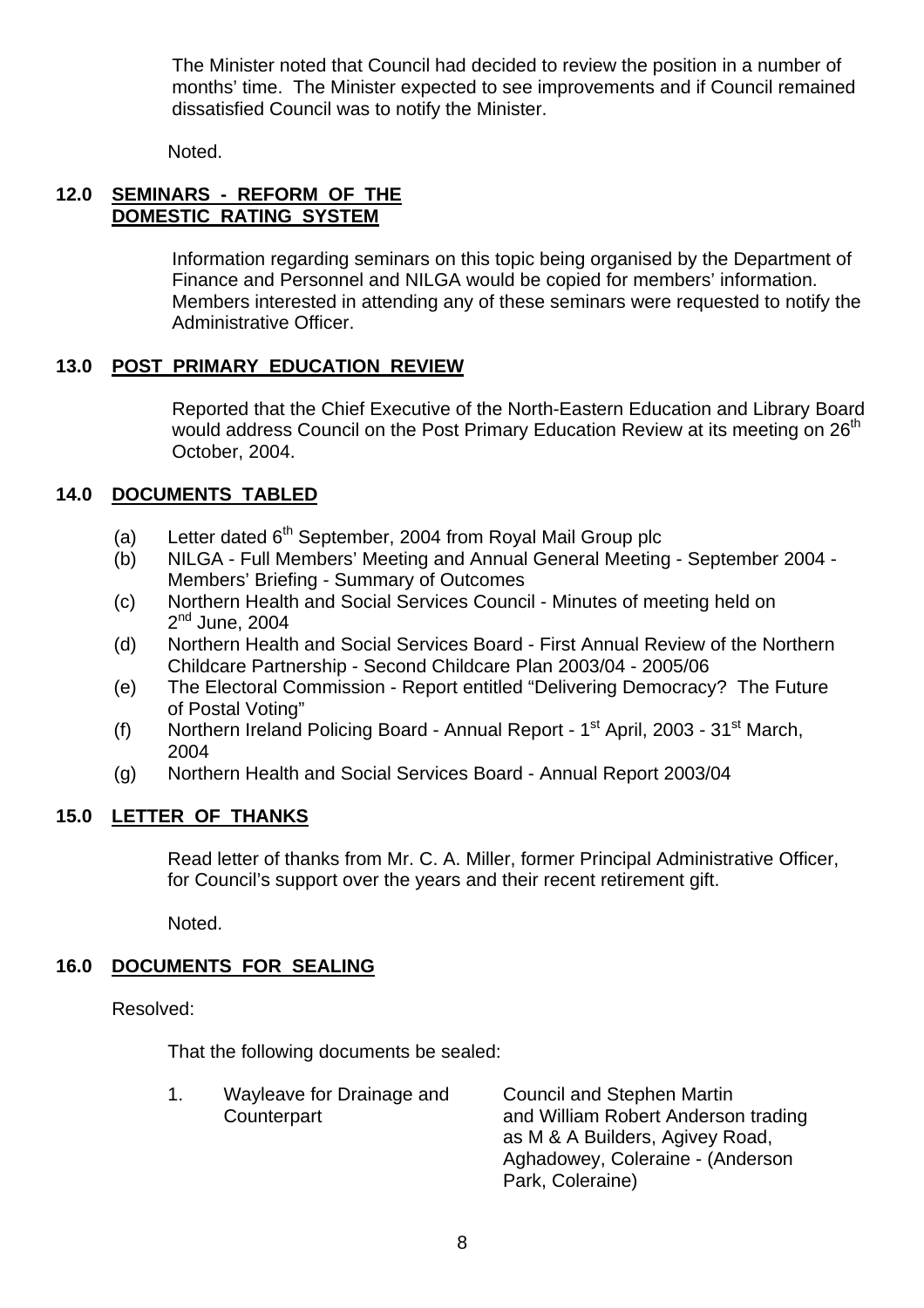| 2. | <b>Conveyance and Counterpart</b> | <b>Council and David Paul and Minnie</b><br>Wilson Paul - Plot of ground and<br>premises situate at Coleraine Road<br>and adjoining 37 Woodvale Road,<br>Portstewart |
|----|-----------------------------------|----------------------------------------------------------------------------------------------------------------------------------------------------------------------|
| 3. | <b>Conveyance and Counterpart</b> | Council to David John Hudson and<br>Martha Elizabeth Alexandra Hudson - Plot<br>of ground and premises situate at Coleraine<br>Road, Portstewart                     |
| 4. | <b>Cemetery Titles</b>            | Grant of Right of Burial – Deeds Register<br>Nos. 3033 - 3048 (inclusive):                                                                                           |
|    |                                   | Agherton<br><b>Ballywillan</b><br>4<br>Coleraine<br>7<br>Kilrea<br>1<br>3<br>Portstewart                                                                             |
|    |                                   | Advanced Deeds - Register Nos. 0085 -<br>0087 (inclusive):                                                                                                           |
|    |                                   | Agherton<br>1<br><b>Ballywillan</b><br>Coleraine<br>1<br>$\overline{2}$<br>Portstewart                                                                               |
| 5. | <b>Covenant and Lease</b>         | Owen Roe G.A.C. Club to Council -<br>Grant of £180,000 (Covenant) - Playing<br>Eiglde oituate at Connach Marc                                                        |

 Fields situate at Cappagh More, Portstewart (Lease)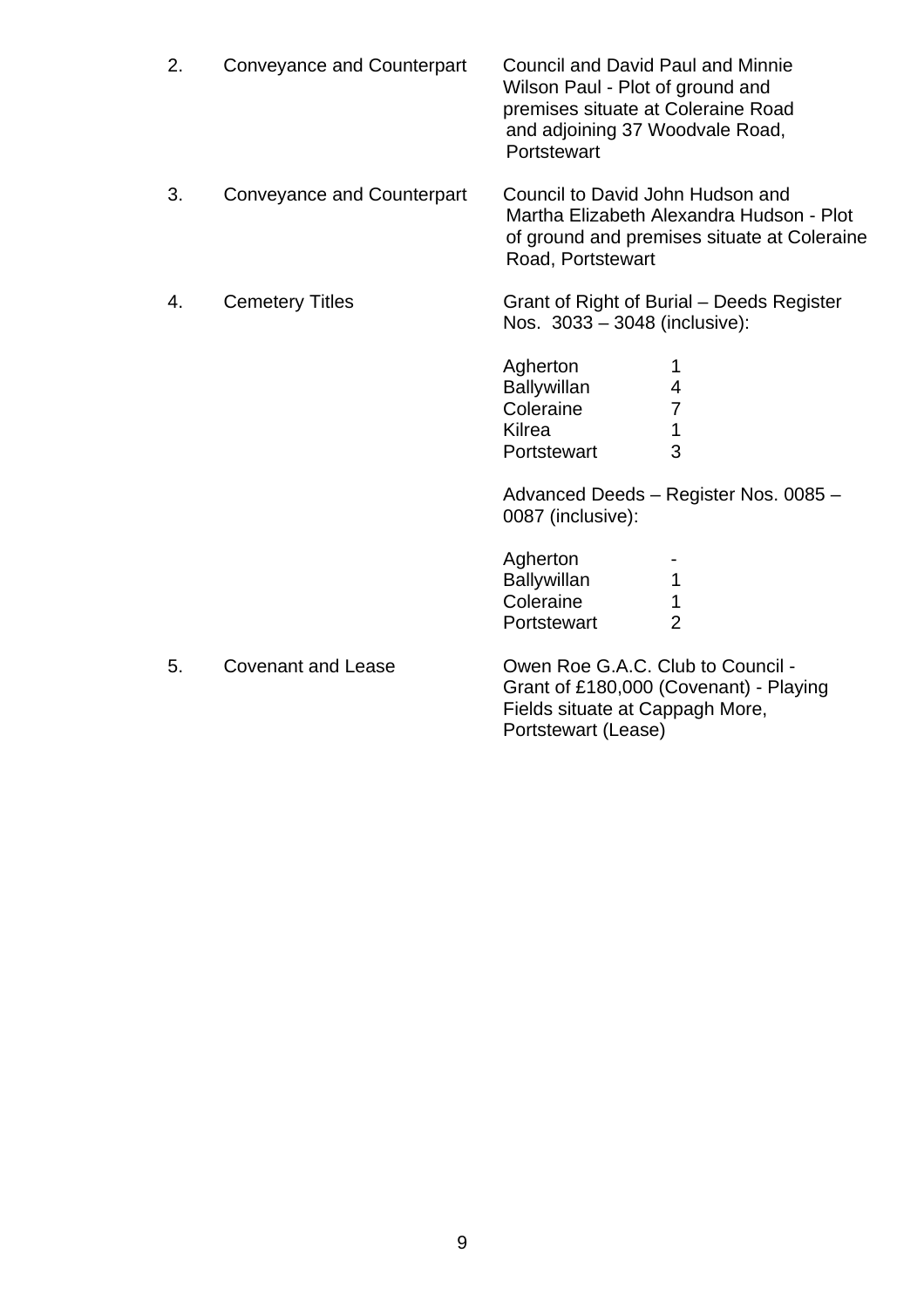#### **SPECIAL MEETING**

## **30th September, 2004.**

| <b>Convened:</b>                  | To consider a presentation by representatives of North<br>West Region Waste Management Group and the<br>Group's Consultants, Kirk McClure Morton on 'Waste<br>Management - The Way Ahead'. |                                                                                 |
|-----------------------------------|--------------------------------------------------------------------------------------------------------------------------------------------------------------------------------------------|---------------------------------------------------------------------------------|
| Present:                          | The Mayor, Councillor R. A. McPherson in the<br>Chair                                                                                                                                      |                                                                                 |
|                                   | The Deputy Mayor, Alderman W. J. McClure                                                                                                                                                   |                                                                                 |
|                                   | <b>Aldermen</b>                                                                                                                                                                            |                                                                                 |
|                                   | E. T. Black (Mrs.)<br>W. T. Creelman                                                                                                                                                       | <b>B.</b> Leonard                                                               |
|                                   |                                                                                                                                                                                            |                                                                                 |
|                                   | <b>Councillors</b>                                                                                                                                                                         |                                                                                 |
|                                   | D. D. Barbour<br>J. M. Bradley<br>O. M. Church (Mrs.)<br>E. P. Fielding (Mrs.)<br>N. F. Hillis<br>E. A. Johnston (Mrs.)                                                                    | G. L. McLaughlin<br>A. McQuillan<br>E. M. Mullan<br>R. D. Stewart<br>W. J. Watt |
| Officers in<br><b>Attendance:</b> | Director of Technical Services, Technical and Waste<br>Management Officer, Environmental Officer, Refuse and<br><b>Cleansing Manager and Administrative Assistant</b>                      |                                                                                 |

The Mayor welcomed Mr. E. Molloy from North West Region Waste Management Group, Mr. A. Baskin from Kirk McClure Morton and Mr. E. Kelly from the Department of the Environment who were in attendance to outline current and future issues affecting Council and the implications thereof.

Mr. Molloy and Mr. Baskin elaborated on the background to the Strategy accepted by all councils in 2002 and current regional issues including:

- Current and impending European legislation
- EU targets
- Progress towards targets
- Financial implications for councils

Mr. Kelly then informed members on the Best Practical Environmental Options (BPEO) Timetable, Process, Scope and Objectives for waste management throughout Northern Ireland.

A full discussion ensued during which the representatives answered various members' questions.

It was then proposed by Alderman Mrs. Black, seconded by Councillor Bradley and agreed: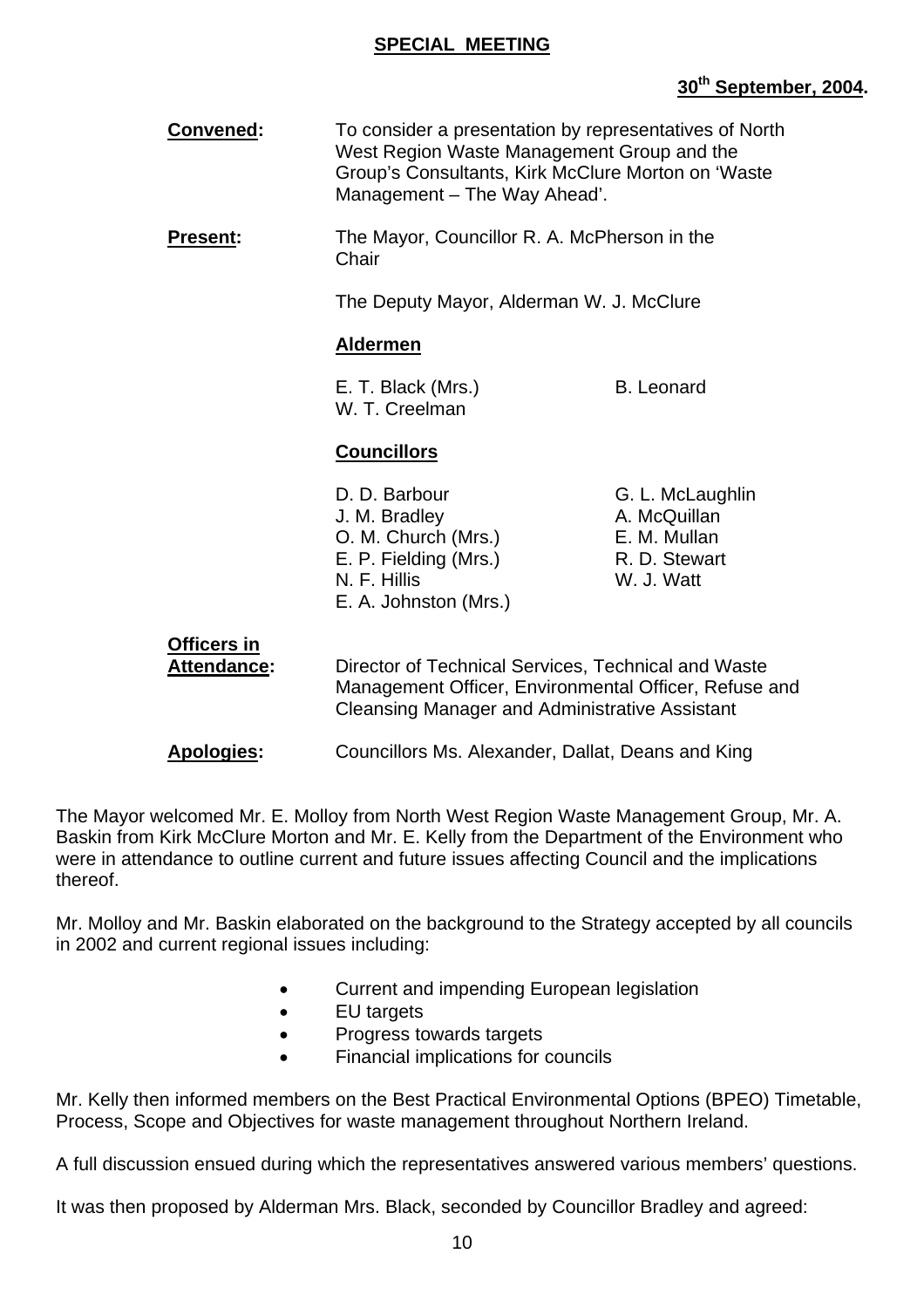That Councillor Watt be nominated to substitute for Councillor McQuillan at the North West Region Waste Management Group Workshop to be held on Thursday 7<sup>th</sup> October, 2004 in the Royal Hotel, Cookstown.

The Mayor thanked the representatives for their attendance.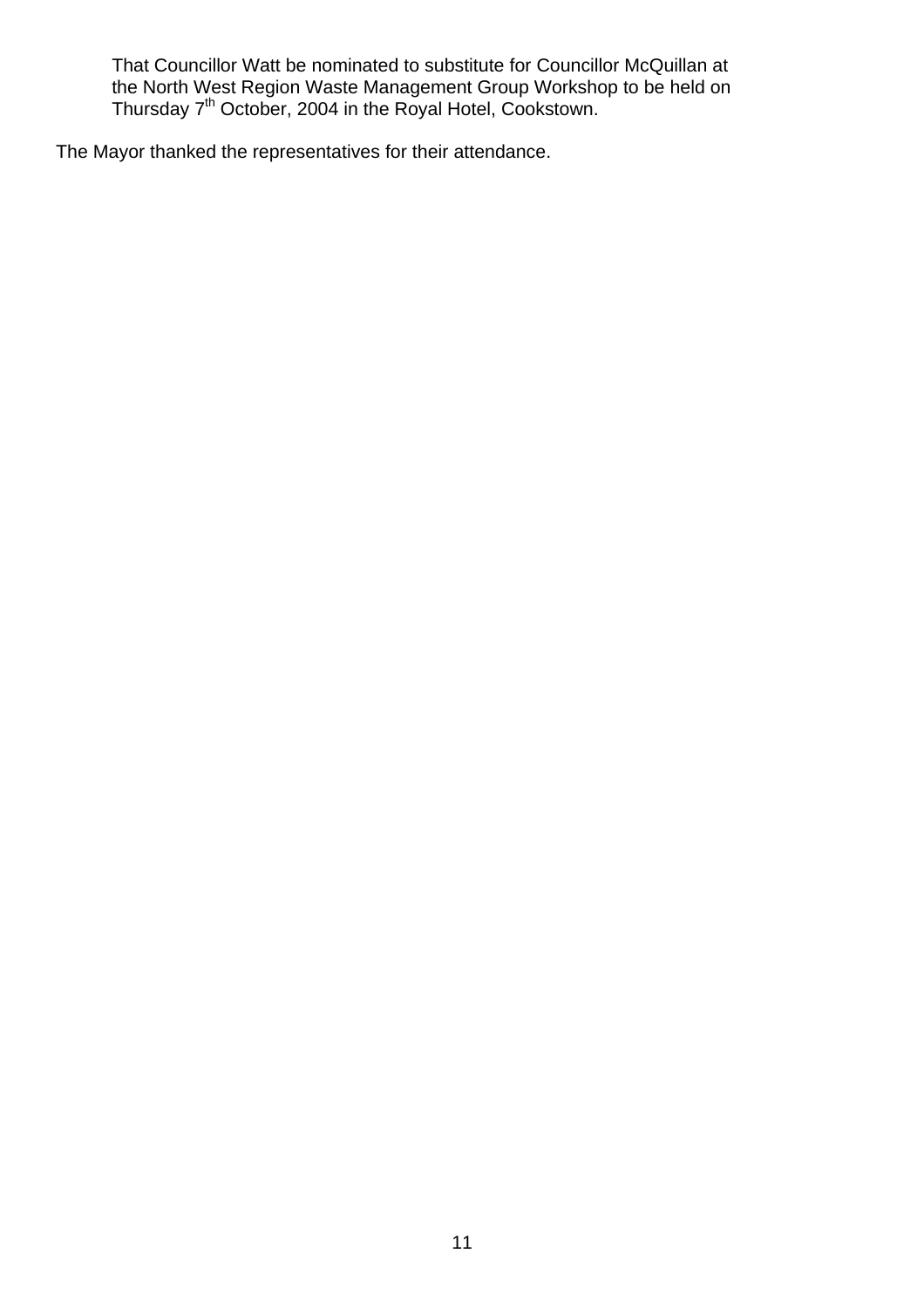#### **SPECIAL MEETING**

## **11th October, 2004.**

| <b>Convened:</b>                  | To consider proposals set out in the Policy Paper<br>issued by the Department of Finance and Personnel<br>(previously supplied) regarding "Reform of the<br>Domestic Rating System in Northern Ireland" |                                                                                                              |
|-----------------------------------|---------------------------------------------------------------------------------------------------------------------------------------------------------------------------------------------------------|--------------------------------------------------------------------------------------------------------------|
| <b>Present:</b>                   |                                                                                                                                                                                                         | The Mayor, Councillor R. A. McPherson, in the Chair                                                          |
|                                   | The Deputy Mayor, Alderman W. J. McClure                                                                                                                                                                |                                                                                                              |
|                                   | <b>Aldermen</b>                                                                                                                                                                                         |                                                                                                              |
|                                   | W. T. Creelman                                                                                                                                                                                          | <b>B.</b> Leonard                                                                                            |
|                                   | <b>Councillors</b>                                                                                                                                                                                      |                                                                                                              |
|                                   | C. S. Alexander (Ms.)<br>O. M. Church (Mrs.)<br>J. J. Dallat<br>E. P. Fielding (Mrs.)<br>N. F. Hillis<br>W. A. King                                                                                     | D. McClarty<br>$($ ltem 2.0)<br>A. McQuillan<br>E. M. Mullan<br>$($ ltem 2.0)<br>R. D. Stewart<br>W. J. Watt |
| <b>Officers in</b><br>Attendance: | Services and Administrative Assistant                                                                                                                                                                   | Town Clerk and Chief Executive, Director of Corporate                                                        |

 **Apologies:** Aldermen Mrs. Armitage and Mrs. Black, Councillors Barbour, Bradley, Deans, Mrs. Johnston and McLaughlin

#### **1.0 WELCOME**

The Mayor welcomed everyone to the meeting.

#### **2.0 OVERVIEW - REFORM OF DOMESTIC RATING SYSTEM IN NORTHERN IRELAND**

The Director of Corporate Services presented an overview of the "Reform of the Domestic Rating System in Northern Ireland" (Policy Paper issued by the Department of Finance and Personnel previously supplied).

The Director of Corporate Services elaborated on the following matters:

- (a) Background information
- (b) Overall aim of rating review
- (c) Options regarding use of capital values
	- (i) Individual assessment
	- (ii) Banding approach as in Great Britain
- (d) Proposal for maximum/minimum payments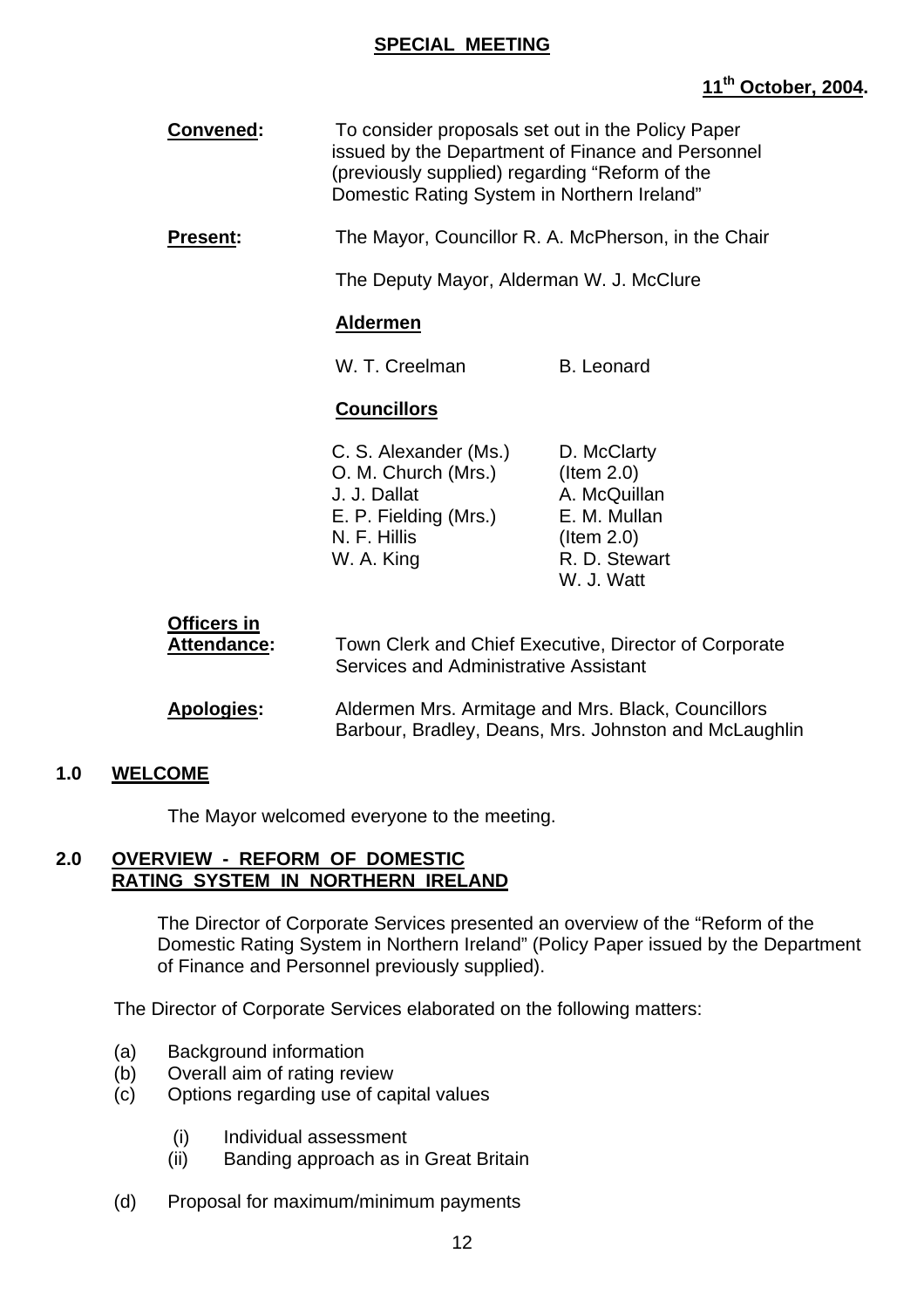- (e) Proposal for regular revaluations
- (f) Proposal for transitional arrangements
- (g) Proposal for Rate Relief Scheme
- (h) Proposal for relief for people with a disability
- (i) Proposal for rate liability deferral for pensioners
- (j) Rating of vacant domestic properties
- (k) Appeal mechanism
- (l) Second homes
- (m) Impact on Coleraine Borough Council

The Mayor thanked the Director of Corporate Services for his informative presentation.

A full discussion ensued on this topic during which the Town Clerk and Chief Executive and Director of Corporate Services answered various members' questions.

The discussion included:

- (i) Options for increased rates for second home owners linked with a rates reduction for permanent residents in areas affected by second home developments
- (ii) Regional Rate Bill
- (iii) Re-distribution of local property tax
- (iv) Rating of partially completed properties

 It was agreed that the Director of Corporate Services prepare a draft response to the Policy Paper for consideration at the October meeting of Council.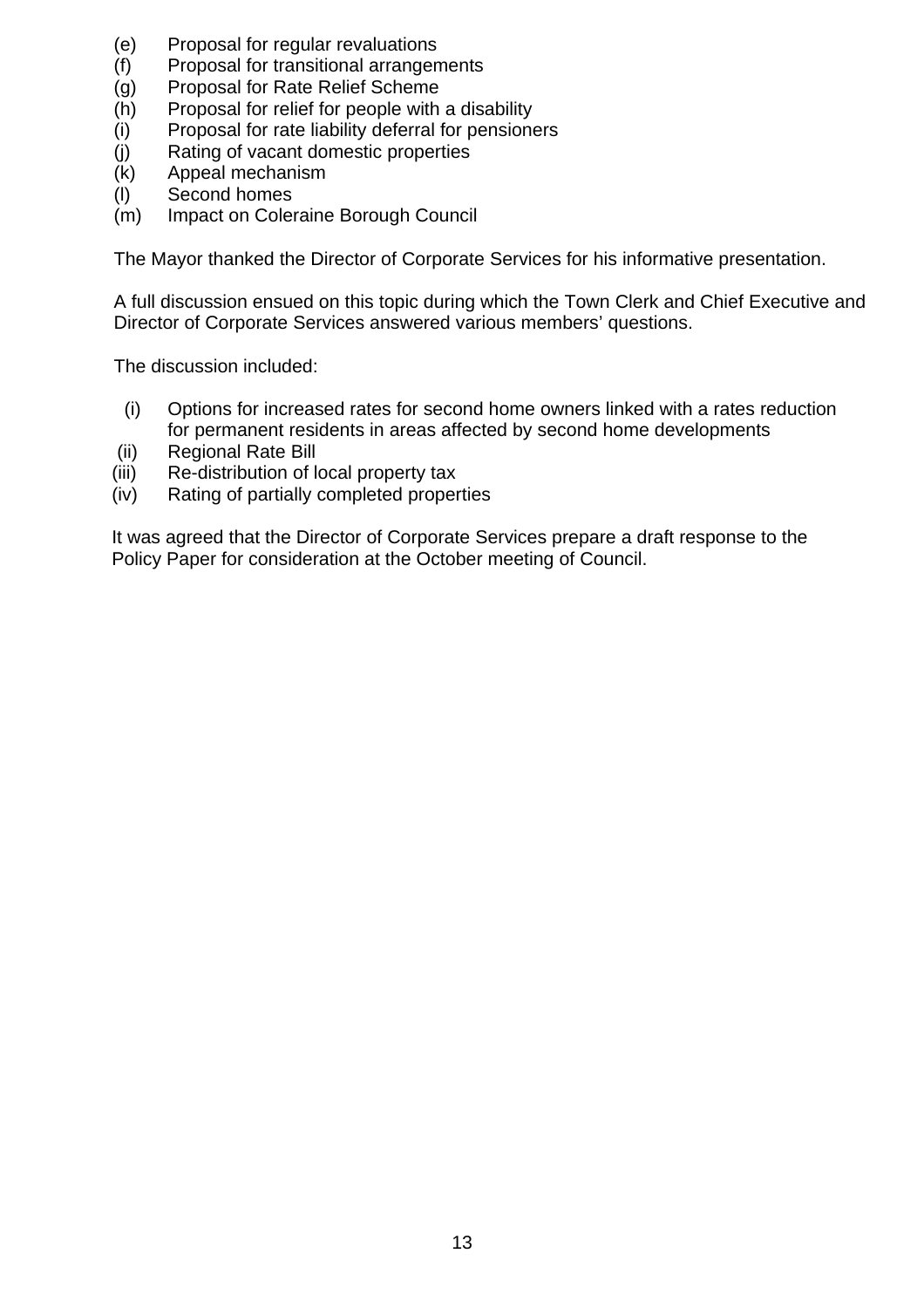### **LEISURE AND ENVIRONMENT COMMITTEE**

### **5th October, 2004.**

**Present:** Councillor A. McQuillan, in the Chair

The Mayor, Councillor R. A. McPherson

The Deputy Mayor, Alderman W. J. McClure

#### **Aldermen**

P. E. A. Armitage (Mrs.) W. T. Creelman E. T. Black (Mrs.) B. Leonard

#### **Councillors**

- C. S. Alexander (Ms.) W. A. King D. D. Barbour D. McClarty (Items 1.0 - 4.3) G. L. McLaughlin J. M. Bradley E. M. Mullan O. M. Church (Mrs.) R. D. Stewart N. F. Hillis W. J. Watt
- 

# **Officers in**

 **Attendance:** Director of Leisure Services, Director of Technical Services, Director of Environmental Health, Senior Building Control Officer (Items 2.1 - 3.9), Leisure Services Officer - Facilities, Administrative Officer and Administrative Assistant

## **Apologies:** Councillors Dallat, Deans, Mrs. Fielding and Mrs. Johnston

#### **1.0 WATER SERVICE - CAPITAL WORKS PROGRAMME 2004-2006**

The Chairman welcomed Messrs. W. Duddy, R. White and M. Mailey from Water Service, who were in attendance to present the Water Service Capital Works Programme 2004- 2006 (previously supplied).

Mr. Duddy thanked the Chairman for the opportunity to address Council.

He then presented the report and elaborated on the major projects which included:

- The North Coast Wastewater Treatment Works (£42 million) which was currently out to tender
- River Bann Pumping Station which would increase the abstraction capability and provide security of supply to Ballinrees Water Treatment Works - currently on site.

A full discussion ensued during which the representatives answered various members' questions. Additional information on specific works would be supplied to members.

The Chairman thanked Messrs. Duddy, White and Mailey for attending after which they withdrew.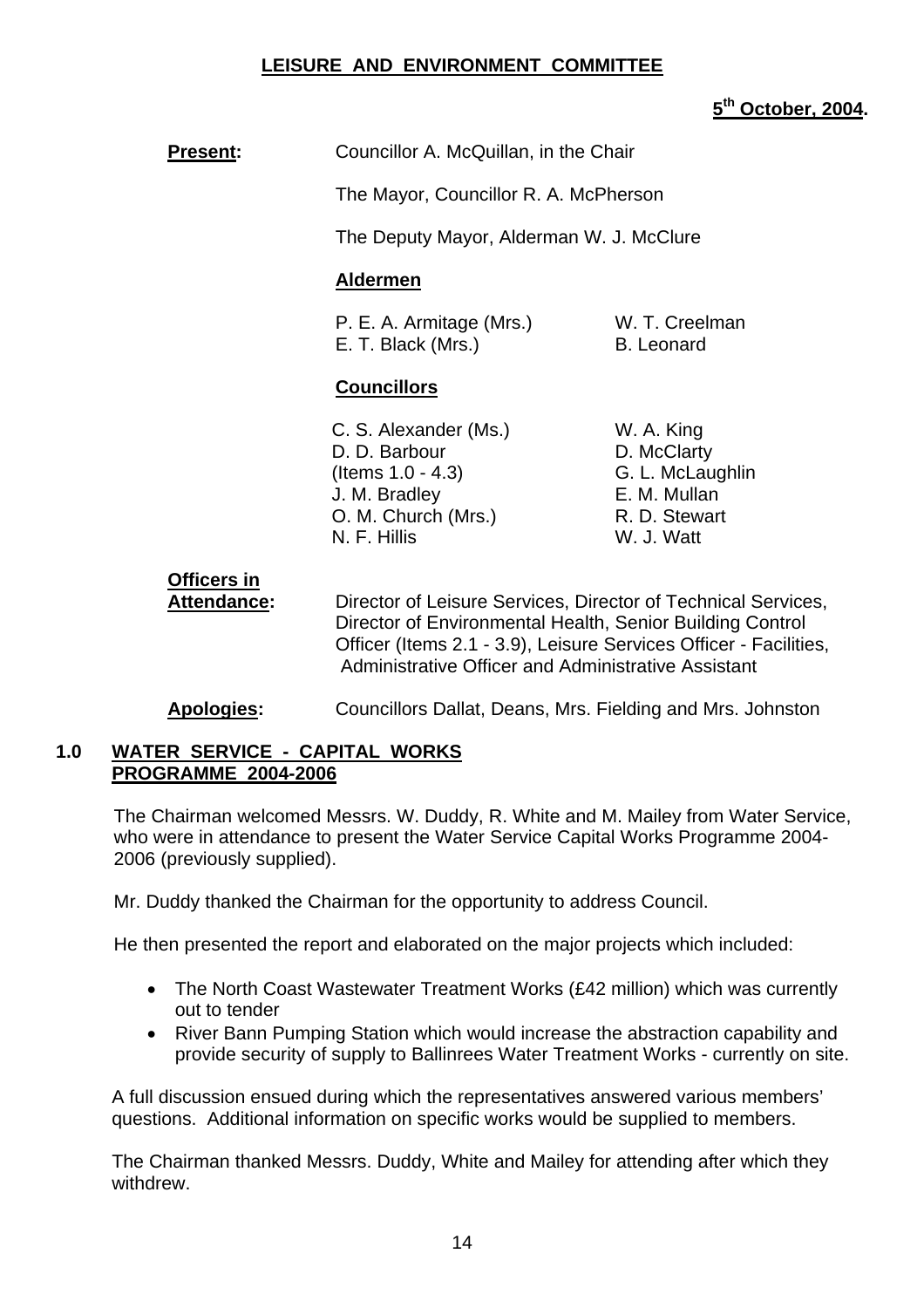## **2.0 LEISURE SERVICES REPORT**

The report of the Director of Leisure Services was considered (previously supplied). Matters arising:

| 2.1 | <b>Coleraine Marina</b>                                                                      | Council is recommended to approve the<br>upgrading of Coleraine Marina at an approximate<br>cost of £170,000.                                                        |
|-----|----------------------------------------------------------------------------------------------|----------------------------------------------------------------------------------------------------------------------------------------------------------------------|
|     |                                                                                              | Members congratulated the officers on attracting<br>Interreg III grant of £330,000<br>$(4478,950)$ towards the cost of this project.                                 |
|     |                                                                                              | Council is also recommended to appoint<br>R. Robinson & Sons as Consulting Engineers.                                                                                |
|     |                                                                                              | The Director of Leisure Services would request the<br>consultants to consider increasing the proposed<br>number of berths for small boats as part of the<br>project. |
| 2.2 | <b>Community Sports Audit</b>                                                                | A copy of the Borough Wide Audit of Sports<br>Facilities had been previously supplied for<br>members' information.                                                   |
|     |                                                                                              | Members paid tribute to the work of the various<br>sporting organisations in the Borough.                                                                            |
| 2.3 | <b>Public Right-of-Way</b><br><b>Connecting Portrush Road</b><br>and Willow Drive, Coleraine | Council is recommended to assert this laneway<br>as a public right-of-way and carry out the<br>necessary upgrading works.                                            |
| 2.4 | <b>Portrush Town Hall</b>                                                                    | Work had now commenced on the<br>refurbishment of Portrush Town Hall. The<br>estimated completion date was March 2006.                                               |
|     |                                                                                              | The Director of Leisure Services informed<br>members that the total cost to Council would be<br>£500,000.                                                            |
|     |                                                                                              | Noted.                                                                                                                                                               |
| 2.5 | <b>Small Harbour Improvements -</b><br><b>Interreg III</b>                                   | Funding had been granted under the Interreg III<br>scheme for minor works at both Portrush and<br>Portballintrae Harbours.                                           |
|     |                                                                                              | Portrush - Grant-aided at 75% up to a maximum of<br>€12,400 to upgrade the two older pontoons.                                                                       |
|     |                                                                                              | Portballintrae - Grant-aided at 75% up to a<br>maximum of $\epsilon$ 49,600.                                                                                         |
|     |                                                                                              | Council is recommended to proceed with this<br>work over the winter period.                                                                                          |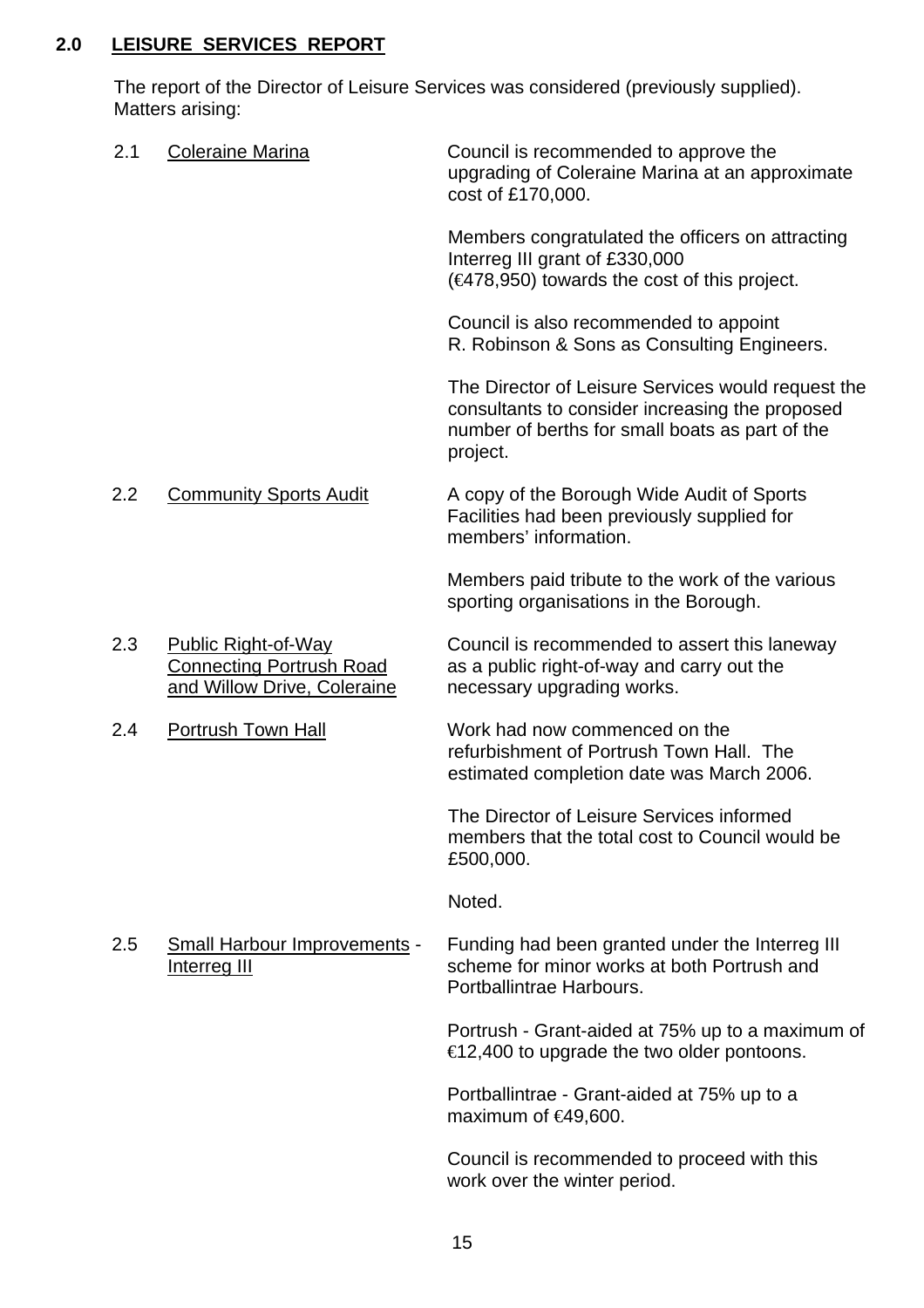2.6 For Information The Director of Leisure Services included information in his report on the following: (a) North-East School of Sport -  $28^{th}$  -  $29^{th}$  October, 2004 and North-East Junior Championships - June 2005 (b) Causeway Clubmark Scheme (c) Halloween Celebrations - Saturday,  $30<sup>th</sup>$ October, 2004 - Dunnes Stores Car Park, Coleraine - 6.30 pm - 8.30 pm 2.7 The Crescent, Portstewart Reference was made to the operation of the facilities at The Crescent, Portstewart. The Director of Leisure Services would raise these issues with the franchisees at the forthcoming seasonal review meeting. Proposals for refurbishment of the facilities would be presented at the capital programme workshop. 2.8 Flowerbed at Burnside, Reference was made to the quality of the roses Portstewart **at this flowerbed.**  The Director of Leisure Services would raise this matter with the Parks Manager.

## **3.0 TECHNICAL SERVICES REPORT**

3.1 DRD Roads Service

The report of the Director of Technical Services was considered (previously supplied).

Matters arising:

| Castlerock<br>Consideration was given to the Department's<br>3.1.1<br>number of improvements to regulate traffic and<br>assist pedestrian movement in the village.<br>Council is recommended to support the<br>Department's proposals and to request for the<br>provision of an additional crossing point.<br>3.1.2 Dunboe Gardens,<br>The Department proposed to abandon two small<br>Articlave - Abandonment<br>areas of roadway at Dunboe Gardens, Articlave.<br>Council is recommended to support the<br>Department's proposal.<br>3.2<br>Tenders had been received, as listed, for the<br><b>Protection Works -</b><br>Portballintrae - Tender<br>first phase of improvement work at |  |  |                                                      |
|-------------------------------------------------------------------------------------------------------------------------------------------------------------------------------------------------------------------------------------------------------------------------------------------------------------------------------------------------------------------------------------------------------------------------------------------------------------------------------------------------------------------------------------------------------------------------------------------------------------------------------------------------------------------------------------------|--|--|------------------------------------------------------|
|                                                                                                                                                                                                                                                                                                                                                                                                                                                                                                                                                                                                                                                                                           |  |  | proposals, as detailed in the report, to introduce a |
|                                                                                                                                                                                                                                                                                                                                                                                                                                                                                                                                                                                                                                                                                           |  |  |                                                      |
|                                                                                                                                                                                                                                                                                                                                                                                                                                                                                                                                                                                                                                                                                           |  |  |                                                      |
|                                                                                                                                                                                                                                                                                                                                                                                                                                                                                                                                                                                                                                                                                           |  |  |                                                      |
|                                                                                                                                                                                                                                                                                                                                                                                                                                                                                                                                                                                                                                                                                           |  |  | Portballintrae Bay.                                  |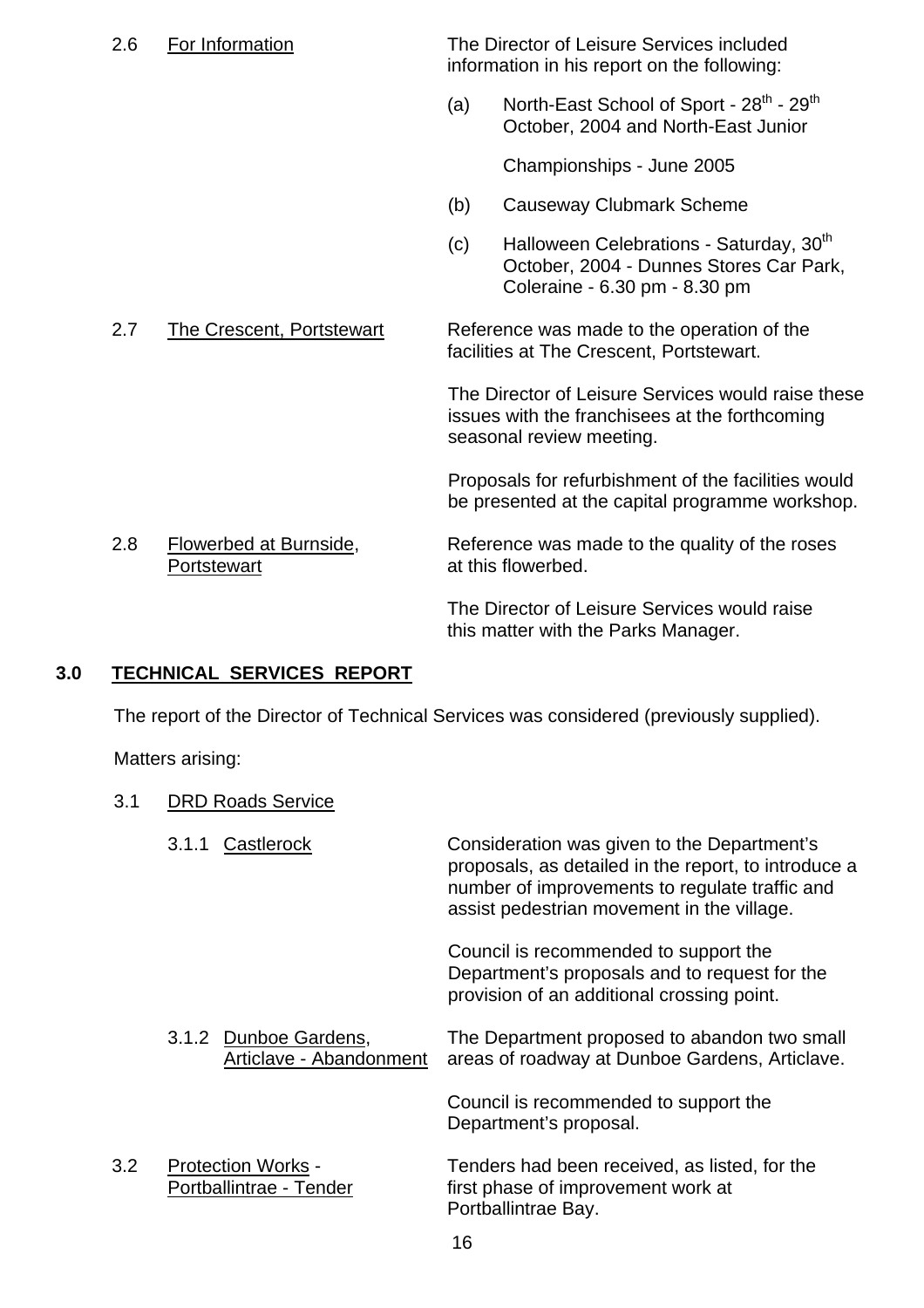| <b>Tenderer</b>                            | <b>Submitted</b><br><b>Total</b> | <b>Corrected</b><br><b>Total</b> | <b>Result of</b><br><b>Correction</b> |
|--------------------------------------------|----------------------------------|----------------------------------|---------------------------------------|
| W. G. Killough                             | £137,900.00                      | £137,900.00                      |                                       |
| Hydroclean                                 | £136,206.00                      | £156,221.70                      | +£20,015.70                           |
| McLaughlin & Harvey Ltd.                   | £230,880.00                      | £230,880.00                      |                                       |
| Ashleigh Contracts Ltd.                    | £234,965.00                      | £234,965.00                      |                                       |
| <b>Newtownstewart Construction</b><br>Ltd. |                                  |                                  |                                       |

Council is recommended to accept the lowest tender from W. G. Killough for £137,900.00 subject to a satisfactory formal interview.

#### 3.3 Entertainments Licence

3.3.1 The Central Bar, An application for the grant of an Garvagh Entertainments Licence had been received in respect of The Central Bar, 58 - 60 Main Street, Garvagh.

Recommended:

 That an Entertainments Licence be granted.

- 3.4 Building Control
	-
- 

3.4.1 Approvals Approval had been given for forty-five applications.

3.5 Consultation Paper A consultation paper on Draft Implementing Legislation and Guidance on Waste Electrical and Electronic Equipment (the WEEE Directive) and on the Restriction of the Use of Certain Hazardous Substances in Electrical and Electronic Equipment (the ROHS Directive) would be made available for members' information.

> The Director of Technical Services was currently involved with an interdepartmental group developing these issues. Council would be kept informed as to progress.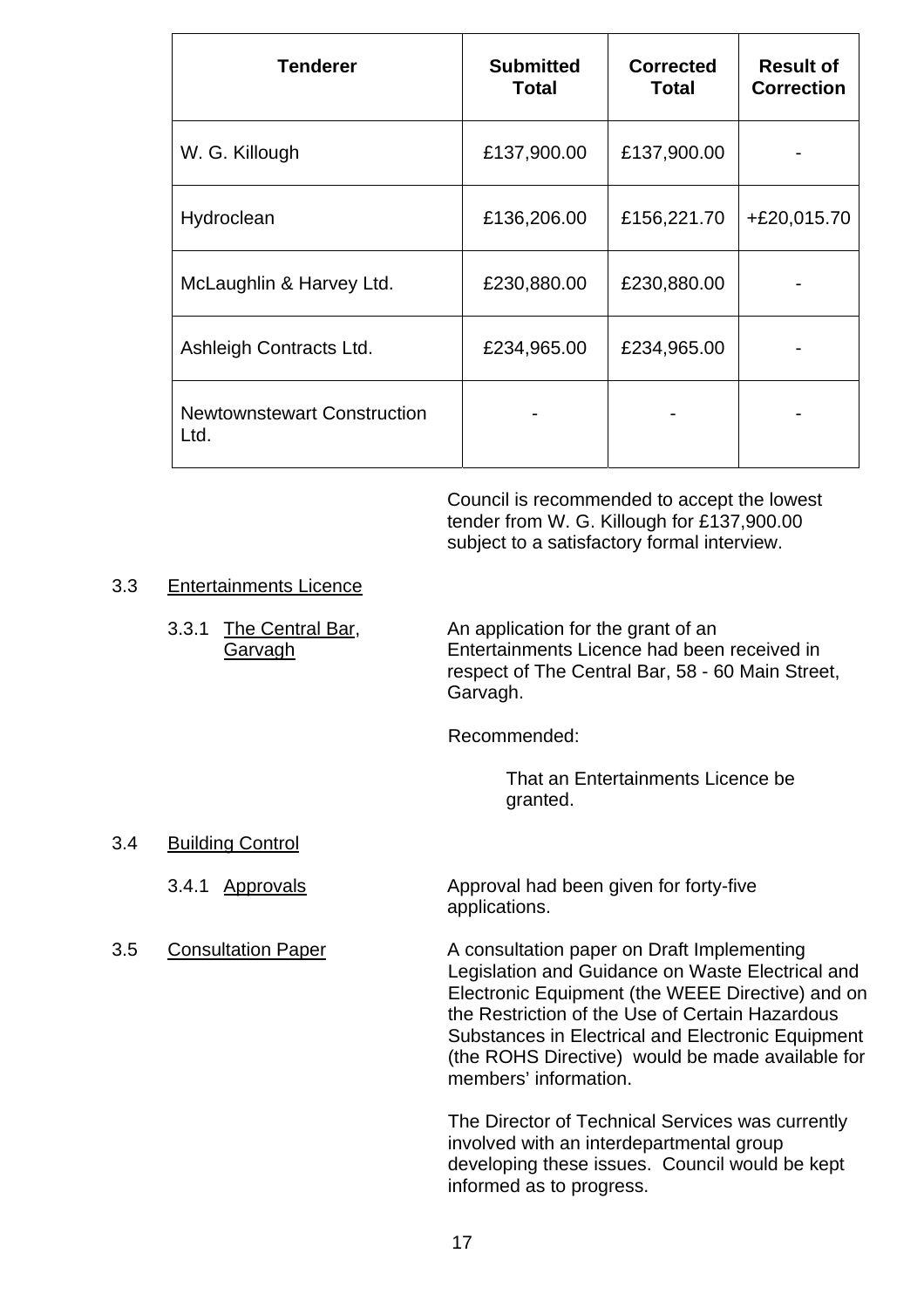| 3.6 | <b>Bus Shelter - Garvagh</b>                        | Reference was made to the need for the<br>provision of a bus shelter in Garvagh.                                                                                                  |
|-----|-----------------------------------------------------|-----------------------------------------------------------------------------------------------------------------------------------------------------------------------------------|
|     |                                                     | The Director of Technical Services advised that<br>provision had been made in next year's budget for<br>such a bus shelter. An agreed siting was proving<br>difficult to achieve. |
| 3.7 | <b>Berne Toilets, Portstewart</b>                   | Reference was made to the condition of the<br>Berne Toilets in Portstewart.                                                                                                       |
|     |                                                     | The Director of Technical Services advised that<br>this facility would be considered at the capital<br>programme workshop.                                                        |
| 3.8 | <b>Skip Area, Portstewart</b>                       | Reference was made to the need for the pro-<br>vision of a new skip area in Portstewart.                                                                                          |
|     |                                                     | The Director of Technical Services advised that it<br>was intended to provide such an area if land could<br>be secured.                                                           |
| 3.9 | <b>Traffic Calming Measures -</b><br><b>Garvagh</b> | Reference was made to the need for traffic<br>calming measures in Garvagh.                                                                                                        |
|     |                                                     | The Director of Technical Services would raise this<br>matter with DRD Roads Service.                                                                                             |

## **4.0 ENVIRONMENTAL HEALTH REPORT**

The report of the Director of Environmental Health was considered (previously supplied).

Matters arising:

| 4.1 | <b>Sewage Treatment Works -</b><br>Cairn Road, Coleraine      | Consideration was given to information, as<br>detailed in the report, regarding the sewage<br>treatment works at Cairn Road, Coleraine.                                                        |
|-----|---------------------------------------------------------------|------------------------------------------------------------------------------------------------------------------------------------------------------------------------------------------------|
|     |                                                               | Following discussion it was agreed that the<br>Director of Environmental Health arrange a<br>Council visit to the sewage treatment works.                                                      |
| 4.2 | New Legislation - The Betting<br>and Gaming (N.I.) Order 2004 | Consideration was given to information, as<br>detailed in the report, regarding the introduction<br>of The Betting and Gaming (N.I.) Order 2004.                                               |
|     |                                                               | Council is recommended to introduce a charge of<br>£250.00 per annum for the grant of this new type<br>of amusement permit (whose use would be<br>restricted to persons 18 years and over).    |
| 4.3 | <b>Sea Water Quality</b>                                      | Consideration was given to information, as<br>detailed in the report, regarding the results of<br>independent samples of sea water taken along the<br>Borough's north coast by the Department. |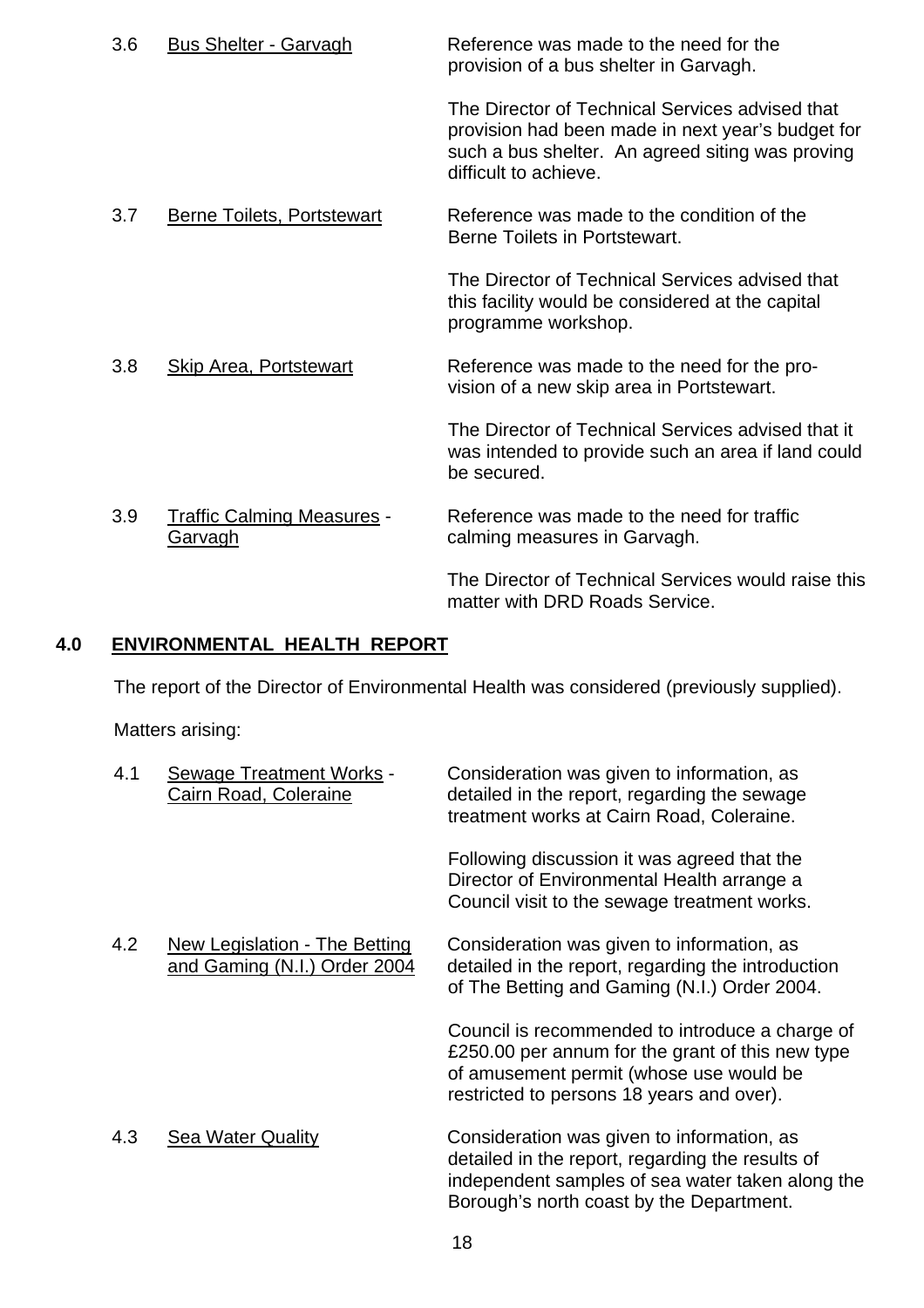Committee was pleased to note that the results indicated satisfactory bathing water quality along the local coastline.

#### **5.0 CAPITAL PROGRAMME WORKSHOP - NOVEMBER, 2004**

 Members were requested to consider extending the capital programme workshop to be held on 1<sup>st</sup> November, 2004 to an afternoon and evening session. commencing at 2.30 p.m. with a break at 5.30 p.m. for a meal.

Council is recommended to agree.

**6.0 PLANNING APPLICATION No. C/2004/0518/F Residential development of 8 No. Townhouses and 9 No. Apartments with Associated Car Parking at 179, 181 Coleraine Road and 37 Woodvale Road, Portstewart for Atlantic Properties**

> A request from Planning Service for a change of date for the office meeting in respect of this application to Wednesday,  $6<sup>th</sup>$  October, 2004 (2.00 pm County Hall, Coleraine) was circulated to members.

It was agreed that this meeting be postponed to week commencing  $11<sup>th</sup>$  October, 2004.

#### **7.0 COLERAINE RURAL AND URBAN NETWORK**

Reference was made to a letter from Coleraine Rural and Urban Network inviting members to a visioning meeting at 10.30 am on Monday, 11<sup>th</sup> October, 2004 at West Bann Development Enterprise and Community Centre, 8 Killowen Court, Coleraine. The aim of the meeting was to develop a strategy for the Community Forum. The Administrative Officer would liaise with the DPP Manager regarding members' attendance at this event.

## **8.0 DOCUMENTS TABLED**

- (i) Rivers Agency Annual Report and Accounts 2003 2004
- (ii) Health Promotion Agency Annual Report and Accounts 2003 2004
- (iii) Northern Ireland Museums Council Annual Report and Financial Statements 2003/2004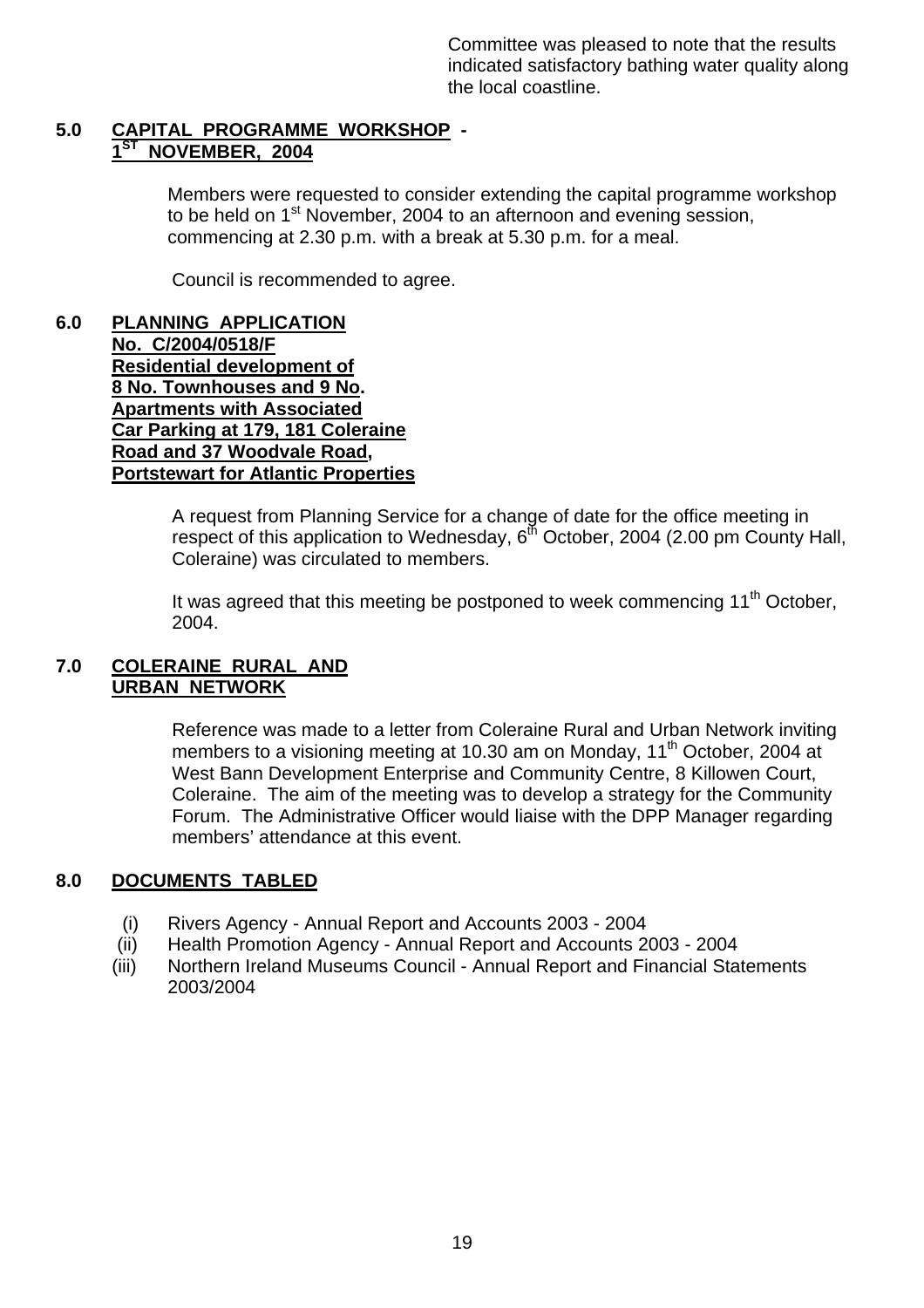#### **PLANNING COMMITTEE**

## **12th October, 2004.**

| <b>Present:</b>                          | Councillor W. H. King in the Chair                                                                                                    |                                                                                                                        |
|------------------------------------------|---------------------------------------------------------------------------------------------------------------------------------------|------------------------------------------------------------------------------------------------------------------------|
|                                          | The Mayor, Councillor R. A. McPherson                                                                                                 |                                                                                                                        |
|                                          | The Deputy Mayor, Alderman W. J. McClure                                                                                              |                                                                                                                        |
|                                          | <b>Aldermen</b>                                                                                                                       |                                                                                                                        |
|                                          | P. E. A. Armitage (Mrs.)<br>E. T. Black (Mrs.)<br>(Items $1.0 - 5.0$ )                                                                | W. T. Creelman<br><b>B.</b> Leonard                                                                                    |
|                                          | <b>Councillors</b>                                                                                                                    |                                                                                                                        |
|                                          | C. S. Alexander (Ms.)<br>J. M. Bradley<br>O. M. Church (Mrs.)<br>J. J. Dallat<br>T. J. Deans<br>E. P. Fielding (Mrs.)<br>N. F. Hillis | D. McClarty<br>G. L. McLaughlin<br>A. McQuillan<br>E. M. Mullan<br>(Items $1.2 - 8.0$ )<br>R. D. Stewart<br>W. J. Watt |
| Also in<br><b>Attendance:</b>            | Representatives from the Planning Service -<br>Ms. J. McMath and Mr. G. McGuinness                                                    |                                                                                                                        |
| <b>Officers in</b><br><b>Attendance:</b> | Town Clerk and Chief Executive and Administrative<br>Assistant                                                                        |                                                                                                                        |
| <b>Apologies:</b>                        | <b>Councillors Barbour and Mrs. Johnston</b>                                                                                          |                                                                                                                        |

#### **1.0 PLANNING APPLICATIONS**

A list of ninety-seven applications was considered (previously supplied).

#### **Applications Deferred from Previous Meeting**

- 1.1 Application No. D1 C/2003/0764/O 2 no. two-storey dwellings with detached garage on site of disused mill at Craigmore Road, Blackhill, Coleraine for Mr. S. Millar
- 1.2 Application No. D2 C/2003/0959/F New restaurant development at 3b-3d The Promenade, Portstewart for Portstewart Developments

The opinion of the Planning Service was to approve.

It was agreed that the application be approved subject to conditions relating to a tree survey and the retention of vegetation.

The opinion of the Planning Service was to approve.

It was proposed by Alderman Leonard and seconded by Councillor Ms. Alexander: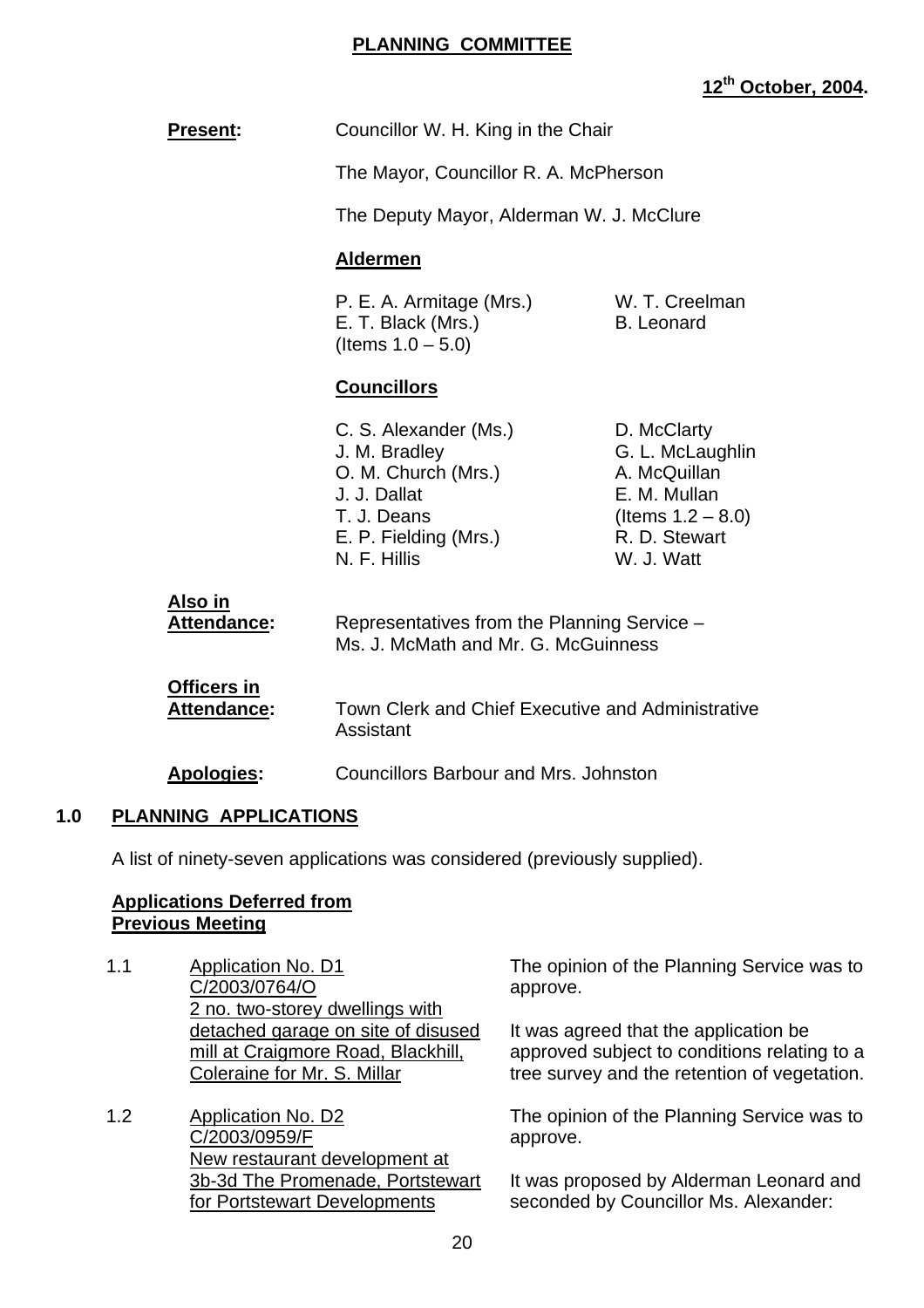That the application be refused.

On being put to the Meeting the proposal was lost, seven members voting in favour and eleven members voting against.

The opinion of the Planning Service was to refuse.

It was proposed by the Deputy Mayor, seconded by Councillor Hillis and agreed:

> That the application be deferred for one month to facilitate an office meeting.

The opinion of the Planning Service was to refuse.

It was proposed by Councillor Dallat, seconded by Councillor Mullan and unanimously agreed:

> That the application be approved.

The opinion of the Planning Service was to refuse.

It was agreed that the application be deferred for one month to facilitate the receipt of additional information.

The opinion of the Planning Service was to refuse.

It was proposed by Councillor Dallat, seconded by Councillor Mullan and unanimously agreed:

> That the application be approved.

The opinion of the Planning Service was to approve.

It was agreed that the application be approved.

The opinion of the Planning Service was to refuse.

1.3 Application No. D3 C/2003/1168/O Proposed care centre (residential, nursing and elderly, mental and infirmed) (EMI) adjacent to No. 54 Loguestown Road, Portrush for Mr. E. McMaw

1.4 Application No. D4 C/2003/1212/O Proposed site for new dwelling at Moneydig Road, Kilrea for Mr. M. Doherty

1.5 Application No. D5 C/2003/1239/O New dwelling to rear of 45 Bridge Street, Kilrea for J. and M. McAllister

1.6 Application No. D6 C/2003/1268/O Site for dwelling and garage at Hervey Hill Road (100m west of Hervey Hill Road and Drumagarner Road junction), Kilrea for Mr. T. McEldowney

1.7 Application No. D7 C/2003/1282/F Alterations/additions to house (first floor side extension) at 15 Portrush Road, North Mullaghacall, Portstewart for Mr. and Mrs. C. **Warwick** 

1.8 Application No. D8 C/2003/1292/F Erection of dwelling with detached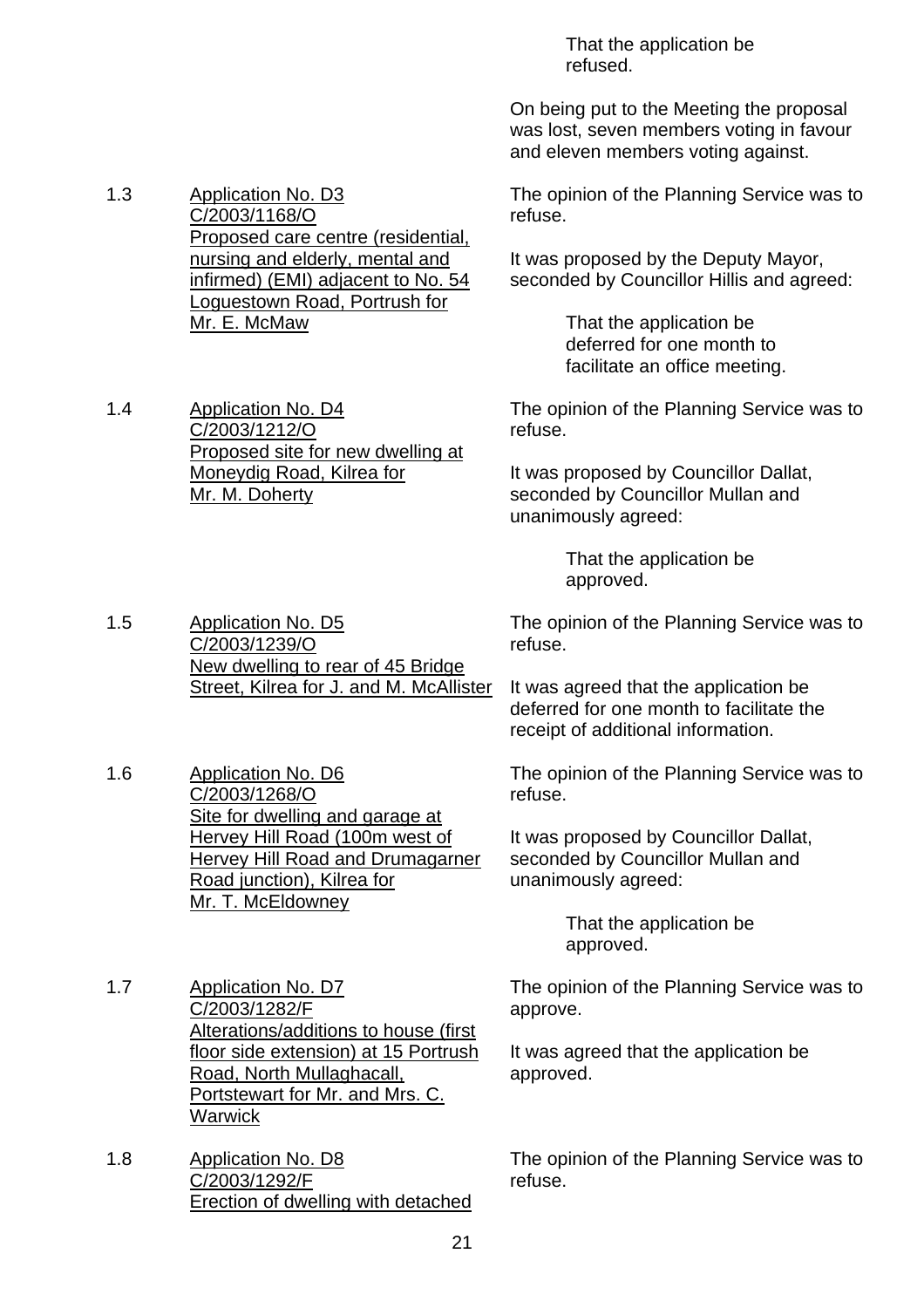It was proposed by Councillor Mrs. Church and seconded by Councillor Watt:

> That the application be approved.

On being put to the Meeting the proposal was carried, eighteen members voting in favour and no one voting against.

1.9 Application No. D9 C/2003/1372/F Proposed change of use from shop unit to hot food carry out at Unit 2, 121 Coleraine Road, Portrush for Mr. Spence

1.10 Application No. D10 C/2004/0015/O Proposed dwelling house 250m to south-east of 89 Mettican Road, Garvagh for J. McAneaney

1.11 Application No. D11 C/2004/0035/O Site for housing development to rear of 20 Ballylagan Road, Islandmore Road, Portrush for Mr. D. Kelly

1.12 Application No. D12 C/2004/0085/O Site for dwelling and garage south of 48 Ballyversal Road, Coleraine for Mr. Curry

1.13 Application No. D13 C/2004/0229/O Proposed dwelling opposite north end of Springbank Road, Burrenmore Road, Downhill, Castlerock for Mr. E. Devlin

1.14 Application No. D14 C/2004/0310/O 1 no. dwelling and 1 no. garage adjacent to No. 75 Glen Road, Garvagh for Mr. McNicholl

The opinion of the Planning Service was to approve.

It was agreed that the application be approved.

The opinion of the Planning Service was to approve.

It was agreed that the application be approved.

The opinion of the Planning Service was to refuse.

It was agreed that the application be deferred for one month to facilitate a Council site visit.

The opinion of the Planning Service was to refuse.

It was proposed by Councillor Watt, seconded by Councillor Dallat and unanimously agreed:

> That the application be approved.

The opinion of the Planning Service was to refuse.

It was unanimously agreed that the application be approved.

The opinion of the Planning Service was to approve.

It was agreed that the application be approved.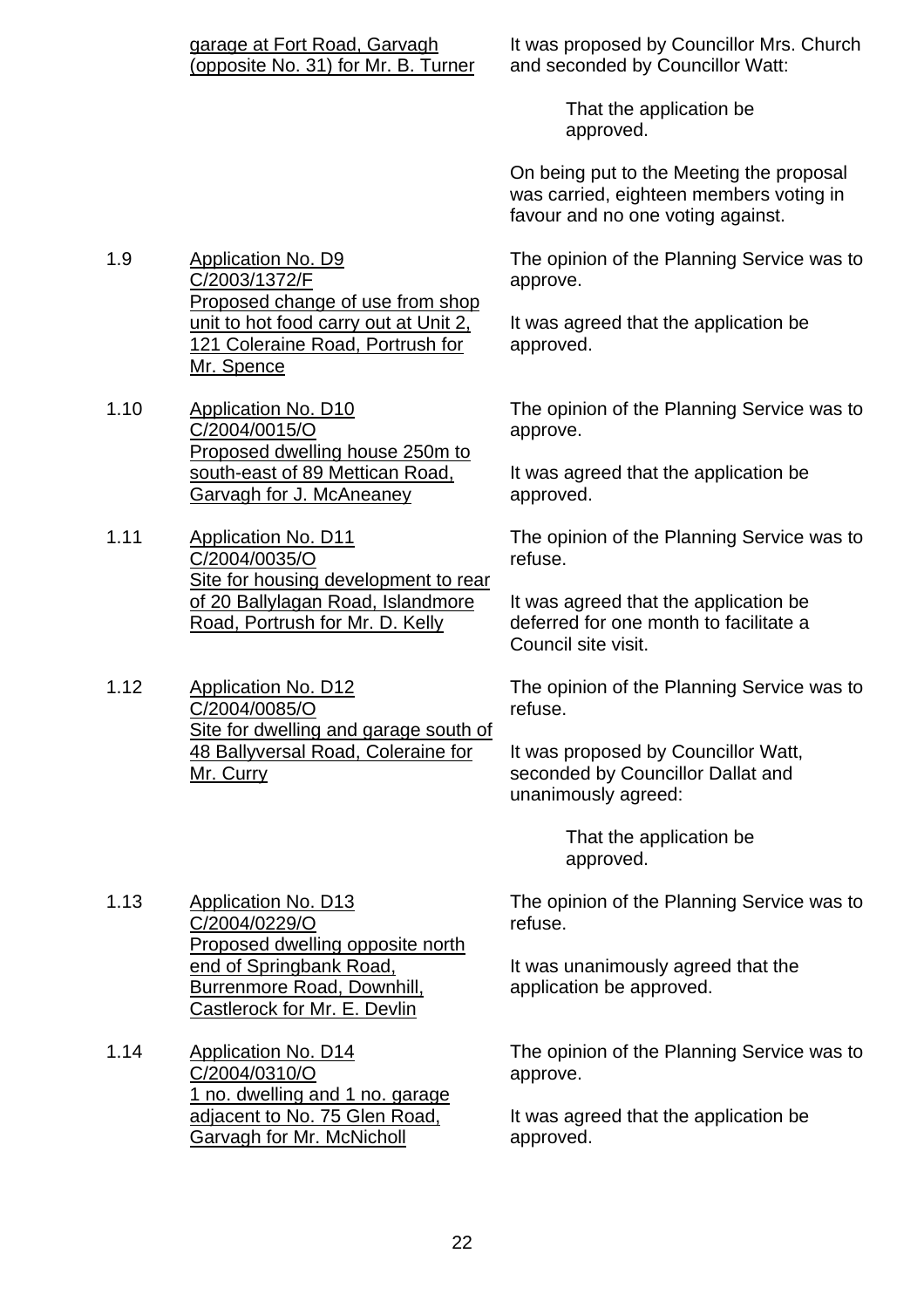- 1.15 Application No. D15 C/2004/0315/O Proposed site for dwelling adjacent to 40 Shanlongford Road, Ringsend for Mr. T. Brown-Kerr
- 1.16 Application No. D16 C/2004/0329/O Site for dwelling at 6 Bratwell Road, Castlerock for Mr. and Mrs. L. **Bradley**
- 1.17 Application No. D17 C/2004/0344/F Demolition of existing dwelling and erection of 2 no. detached dwellings with detached single garages at 7 Seafield Park, Portstewart for Chardo Developments
- 1.18 Application No. D18 C/2004/0355/O Site for dwelling adjacent to Drumeil Road, Aghadowey for Mr. J. McAfee
- 1.19 Application No. D19 C/2004/0357/F **Proposed dwelling with detached** garage adjacent to 11 Altikeeragh Lane, Castlerock for Mr. and Mrs. A. Boggs
- 1.20 Application No. D20 C/2004/0366/O Site of single storey dwelling and garage approximately 30m southeast of 6 Drumeil Road, Aghadowey for Mr. and Mrs. P. McNicholl
- 1.21 Application No. D21 C/2004/0381/O Site for dwelling and garage at Edenbane Road, Kilrea for Mr. J. Bradley
- 1.22 Application No. D22 C/2004/0395/O Site for dwelling and garage adjacent to 11 Craigaboney Road, Bushmills for Mr. B. McLean

The opinion of the Planning Service was to approve.

It was agreed that the application be approved subject to a condition relating to the retention of vegetation.

The opinion of the Planning Service was to refuse.

It was unanimously agreed that the application be approved.

The opinion of the Planning Service was to approve.

It was agreed that the application be approved.

The opinion of the Planning Service was to refuse.

It was unanimously agreed that the application be approved.

The opinion of the Planning Service was to approve.

It was agreed that the application be approved.

The opinion of the Planning Service was to approve.

It was agreed that the application be approved.

The opinion of the Planning Service was to approve.

It was agreed that the application be approved subject to conditions relating to a modest dwelling and the retention of vegetation.

The opinion of the Planning Service was to refuse.

It was proposed by Alderman Mrs. Black, seconded by the Mayor and unanimously agreed: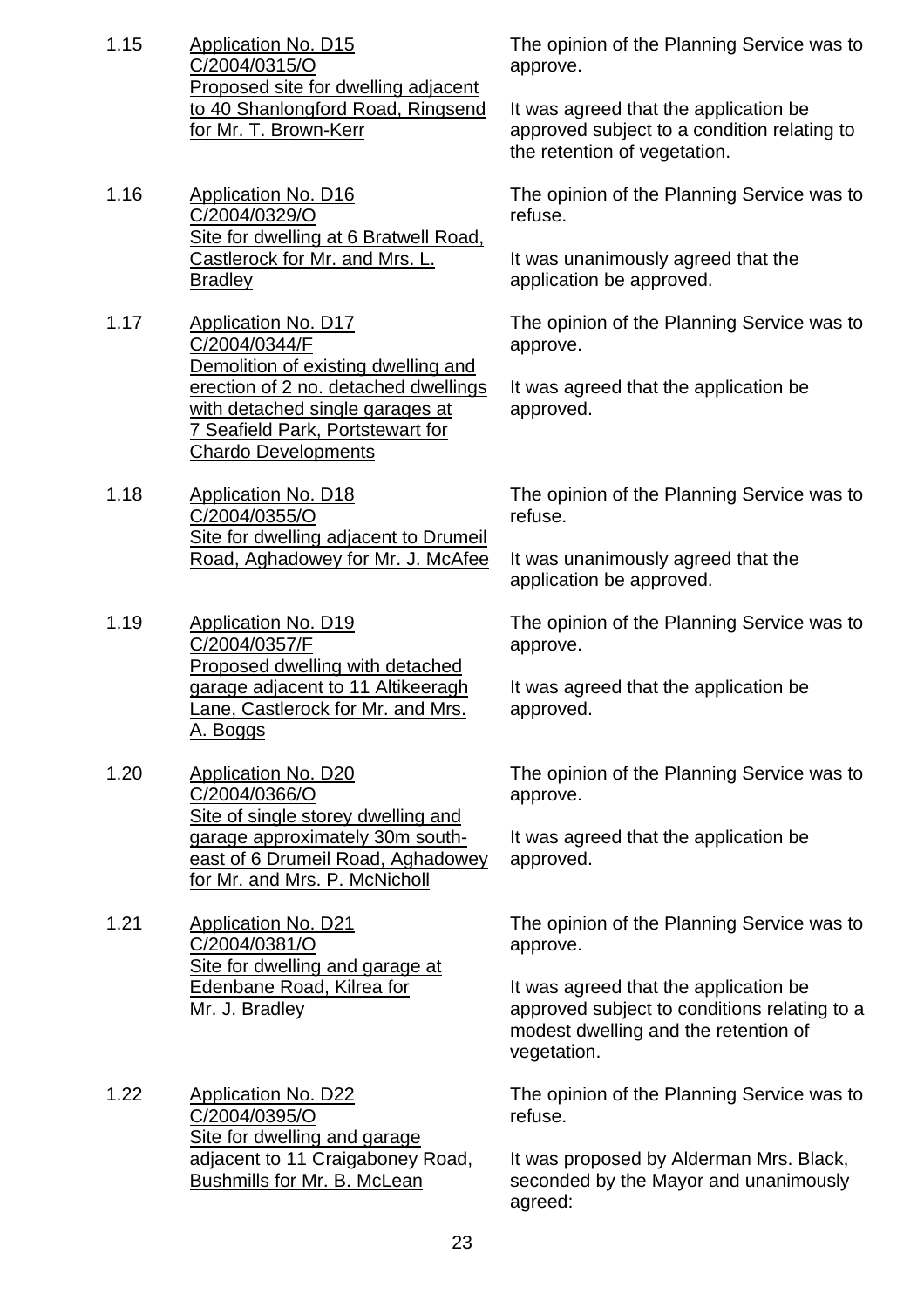- 1.23 Application No. D23 C/2004/0403/O Site for dwelling adjacent to and north-east of 40 Moneydig Road, Garvagh for Mr. D. Hazlett
- 1.24 Application No. D24 C/2004/0419/O Site for dwelling approximately 250m to the rear of 98 Dunboe Road, Coleraine for Mr. D. **Hutchinson**

1.25 Application No. D25 C/2004/0434/O Site for retirement dwelling northwest of 24 Leeke Road, Bushmills for J. and M. Twaddle

1.26 Application No. D26 C/2004/0477/O Site for dwelling adjacent to 27 Ballytober Road, Bushmills for Mr. A. Parke

 That the application be approved.

The opinion of the Planning Service was to refuse.

It was agreed that the application be deferred for one week to facilitate withdrawal. If the application was not withdrawn it would be refused.

The opinion of the Planning Service was to refuse.

It was proposed by Councillor McQuillan, seconded by Councillor Watt and unanimously agreed:

> That the application be approved.

The opinion of the Planning Service was to refuse.

It was agreed that the application be deferred for two weeks to facilitate further discussions with the applicant. If agreement was reached the application would be approved otherwise it would be refused.

The opinion of the Planning Service was to refuse.

It was agreed that the application be deferred for one week to facilitate withdrawal. If the application was not withdrawn it would be refused.

#### **NEW APPLICATIONS**

1.27 Application No. 3 C/2003/1096/O Site for dwelling at Lisachrin Road, Garvagh (approximately 250m west of junction with Ballymenagh Road) for Mr. J. Stewart

The opinion of the Planning Service was to refuse.

It was proposed by Councillor McQuillan, seconded by Councillor Mrs. Church and agreed:

> That the application be deferred for one month to facilitate a Council site visit.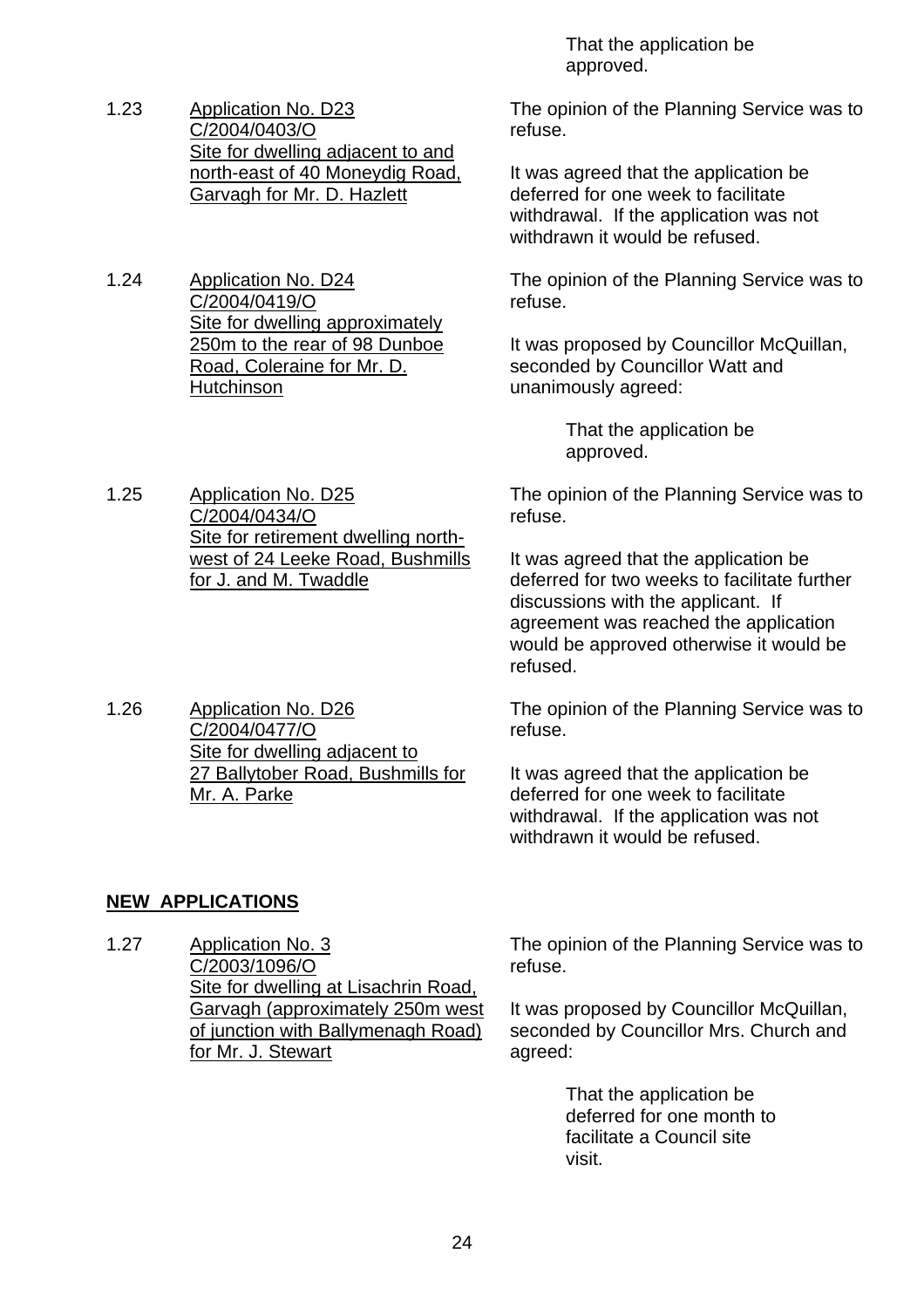- 1.28 Application No. 8 C/2004/0083/F Erection of two dwellings at 25 Larkhill Road, Portstewart for Mr. N. Glasgow
- 1.29 Application No. 11 C/2004/0210/F Proposed semi-detached dwelling at 1 Millbank Avenue, Portstewart for Carney Investments
- 1.30 Application No. 12 C/2004/0216/O Proposed site for one and a half storey dwelling at Ballynacally Park, Coleraine for Mr. J. McFaul
- 1.31 Application No. 15 C/2004/0251/A Hoarding/directional signage on rear wall of 12 Waterside, Coleraine (facing Strand Road/occupied by Porterhouse) for Mr. W. Wallace
- 1.32 Application No. 19 C/2004/0297/F Redevelopment of existing residential property containing 2 no. dwelling units to provide 2 no. replacement dwellings at 92 Ballyreagh Road, Portstewart for Dalzell and Snodden
- 1.33 Application No. 21 C/2004/0336/O Dwelling and garage to rear of 50 Grove Road, Garvagh for S. and R. Holmes
- 1.34 Application No. 29 C/2004/0400/O Site for dwelling and garage northwest of 61 Altikeeragh Road, Castlerock for Mr. J. Pollock
- 1.35 Application No. 35 C/2004/0517/O Site for dwelling on north side of

The opinion of the Planning Service was to approve.

It was agreed that the application be deferred for one month to facilitate a Council site visit.

The opinion of the Planning Service was to refuse.

It was agreed that the application be deferred for one month to facilitate an office meeting.

The opinion of the Planning Service was to refuse.

It was agreed that the application be deferred for one month to facilitate a Council site visit.

The opinion of the Planning Service was to approve.

It was agreed that the application be deferred for one month to facilitate further consideration by the Committee.

The opinion of the Planning Service was to refuse.

It was agreed that the application be deferred for one month to facilitate an office meeting.

The opinion of the Planning Service was to refuse.

It was agreed that the application be deferred for one month to facilitate a Council site visit.

The opinion of the Planning Service was to refuse.

It was agreed that the application be deferred for one month to facilitate a Council site visit.

The opinion of the Planning Service was to refuse.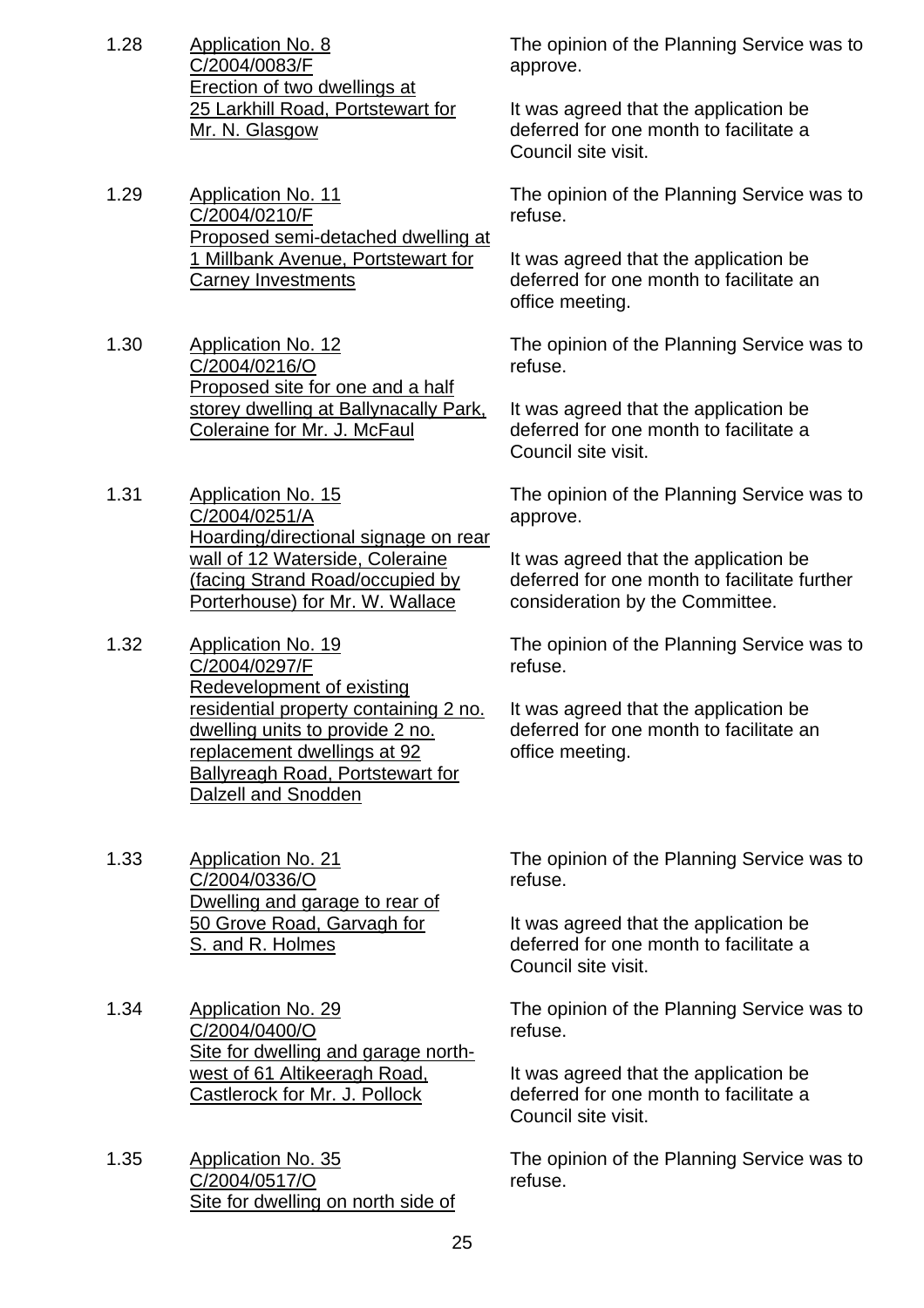Edenbane Road, (opposite 33 Blackrock Road), Kilrea for Mr. O. Shiels

- 1.36 Application No. 40 C/2004/0580/O Proposed site for bungalow approximately 120m east of 193 Gelvin Road, Garvagh for Mr. D. Hassan
- 1.37 Application No. 56 C/2004/0671/F Demolition of existing dwelling to provide 3 no. apartments at 32 Brook Street, Coleraine for Mr. T. O'Kane

#### **2.0 NON DETERMINATION APPEALS**

 2.1 Application No. C/2004/0237/F Retrospective application for rebuilding of 9/11 The Diamond, **Portstewart** 

> Application No. C/2004/0238/LB Retrospective application for rebuilding of 9/11 The Diamond, **Portstewart**

It was agreed that the application be deferred for one month to facilitate a Council site visit.

The opinion of the Planning Service was to refuse.

It was agreed that the application be deferred for one month to facilitate a Council site visit.

The opinion of the Planning Service was to refuse.

It was agreed that the application be deferred for one month to facilitate a Council site visit.

Consideration was given to letters dated  $15<sup>th</sup>$ September, 2004 from the Planning Service (previously supplied).

Following discussion it was proposed by Councillor Ms. Alexander and seconded by Alderman Mrs. Armitage:

> That Council support a refusal.

On being put to the Meeting the proposal was carried, eighteen members voting in favour and no one voting against.

#### **3.0 GENERAL PLANNING ISSUES**

- 3.1 Development to rear of 4 Agherton Lane, Portstewart
- 3.2 Rock Castle, Portstewart No further update was available.

Reported that the site had been visited and was under investigation. The course of action was still to be agreed.

It was proposed by Alderman Leonard, seconded by Councillor Ms. Alexander and agreed:

> That the Town Clerk and Chief Executive write to the Planning Service Headquarters in order to clarify the present position regarding this matter.

3.3 Planning Application No. C/2004/0555

Reported that this application would be dealt with within two months.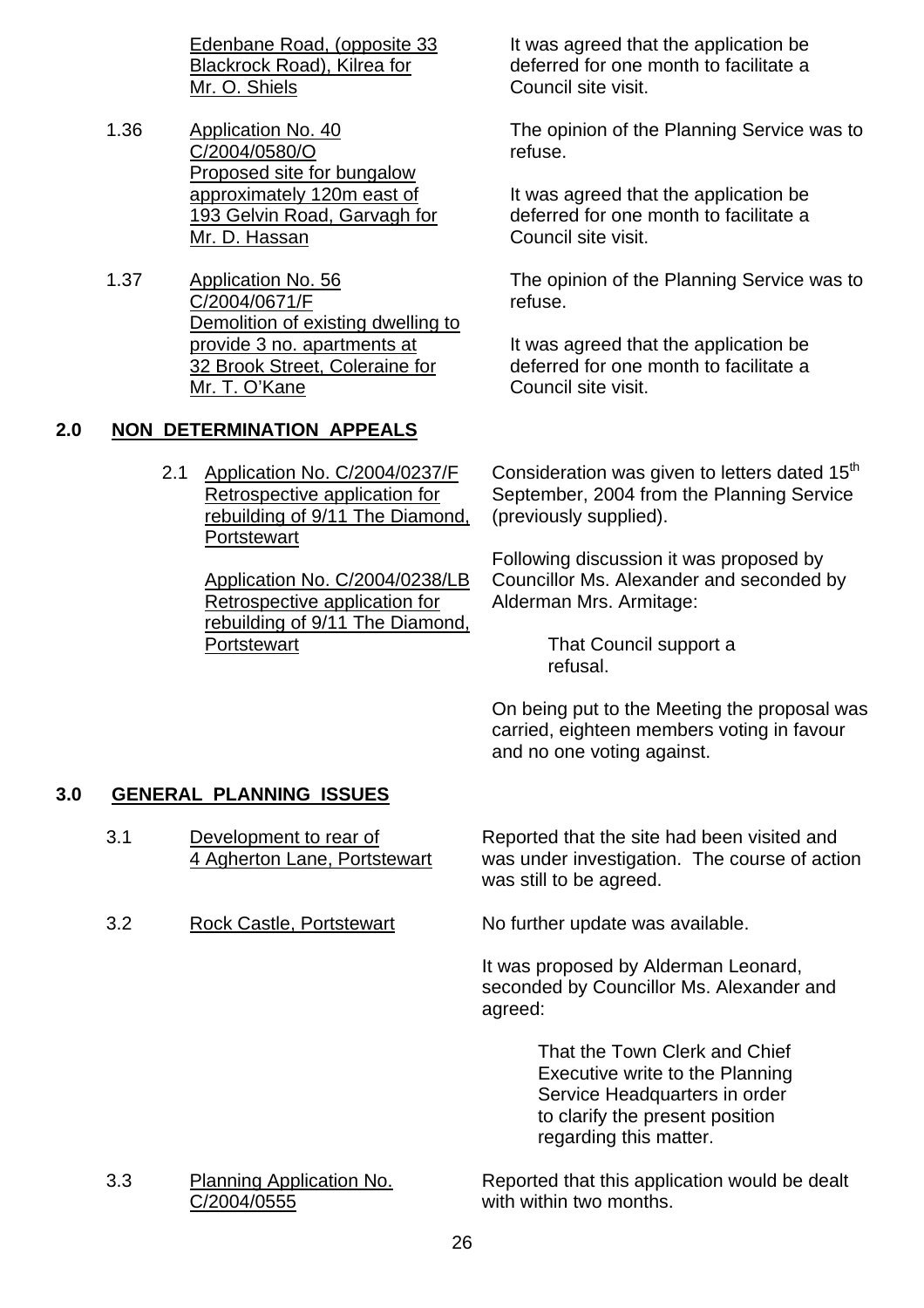|     | 3.4 | Fence at Kiddieland, Portrush                                                                  | Reported that this matter was now an<br>enforcement issue. The site had been visited<br>and a portion of the fence had been removed.<br>The course of action was still to be agreed. |
|-----|-----|------------------------------------------------------------------------------------------------|--------------------------------------------------------------------------------------------------------------------------------------------------------------------------------------|
|     | 3.5 | Windows at development<br>adjacent to 9 Wheatsheaf Park,<br>Coleraine                          | Reported that there had been no development<br>on this site.                                                                                                                         |
|     | 3.6 | <u> Planning Application – Mr. G. W.</u><br>Hamilton, 119 Cashel Road,<br>Macosquin, Coleraine | Reported that the Roads Service consultation<br>had been received and the decision had been<br>issued that day.                                                                      |
|     | 3.7 | <b>Salmon Fisheries</b>                                                                        | This matter had been clarified at last month's<br>meeting.                                                                                                                           |
| 4.0 |     | <b>PLANNING ISSUES RAISED</b><br><b>BY MEMBERS</b>                                             |                                                                                                                                                                                      |
|     | 4.1 | Application No. C/2003/0810/F                                                                  | Reference was made to the possibility of<br>issuing a decision regarding this application.                                                                                           |
|     |     |                                                                                                | Reported that the application would be<br>discussed at a group meeting and brought<br>back to Committee.                                                                             |
|     | 4.2 | Application No. C/2003/1079                                                                    | Reference was made to the length of time<br>involved in processing this application to a<br>group meeting. The matter would be<br>investigated.                                      |
|     | 4.3 | 6 Sunnyvale Avenue, Portrush                                                                   | Reference was made to a breach of planning<br>approval at this location. The matter would be<br>investigated.                                                                        |
|     | 4.4 | Application No. C/2003/1366                                                                    | It was agreed that an office meeting be<br>arranged as a number of issues relating to this<br>application had still to be resolved.                                                  |
|     | 4.5 | Application No. C/2004/0136                                                                    | Additional information was requested in<br>relation to a commercial business in<br>Causeway Street, Portrush.                                                                        |

## **5.0 NOTICE OF MOTION**

The undernoted Notice of Motion was proposed by Councillor McClarty and seconded by Councillor Dallat:

"That the Planning Committee rescind its decision of 14<sup>th</sup> September, 2004 in respect of planning application C/2003/1357/F. We call upon the Planning Committee to support the Planning Department's recommendation to refuse this application in respect of the unacceptable density proposed in the application."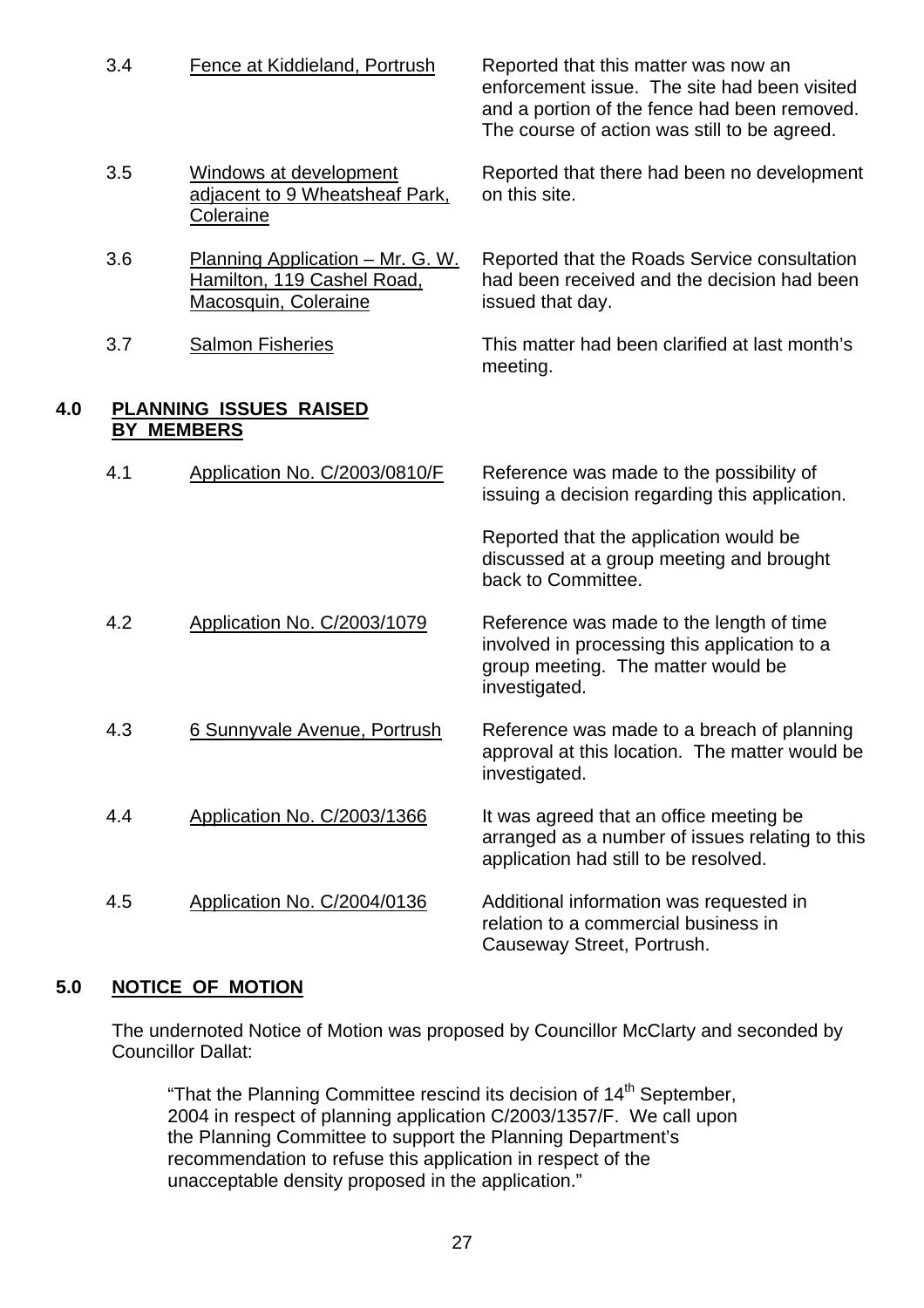Councillor McClarty spoke on the Motion and asked Council for their support.

It was then proposed by Councillor Ms. Alexander and seconded by Alderman Leonard:

 That Standing Orders be suspended to enable the applicant and the objectors to address Committee.

 Following a short adjournment the Town Clerk and Chief Executive advised that, while the applicant and the objectors wished to avail of the opportunity to address Committee, some notice was required to prepare.

 It was subsequently agreed that this matter be deferred to the Council Meeting to be held on 26<sup>th</sup> October, 2004 when the applicant and the objectors would each be given the opportunity to make a short presentation on their respective position on this application.

 Councillor Ms. Alexander and her seconder, Alderman Leonard, agreed to withdraw her proposal relating to the suspension of Standing Orders.

 Following discussion regarding voting procedures it was proposed by Councillor Mullan and seconded by Councillor Dallat:

That Committee proceed to the next item on the Agenda.

 On being put to the Meeting the proposal was lost, four members voting in favour and twelve members voting against.

 Following further discussion Councillor Watt indicated his dissatisfaction at the decision relating to the Notice of Motion being agreed without a formal vote being taken.

#### **6.0 PUBLIC CONSULTATION PAPER - "REFORMING PLANNING - PROPOSALS TO AMEND PRIMARY PLANNING LEGISLATION IN NORTHERN IRELAND"**

 Consideration was given to the draft response from BDP Planning on the above public consultation paper (previously supplied). It was agreed that this should form the basis of Council's response together with the additional comments identified by members.

#### **7.0 CONSULTATION PAPER ON SITE NOTICES WITHIN THE WIDER CONTEXT OF PUBLICISING PLANNING APPLICATIONS**

Consideration was given to the above consultation paper which had been prepared by the Administrative Officer (previously supplied).

 Following discussion it was proposed by Councillor Dallat and seconded by Councillor Mullan:

 That Council support the introduction of site notices for all applications as a mandatory part of the planning application process; the erection of such notices would be the responsibility of the applicant.

 On being put to the meeting the proposal was carried, ten members voting in favour and seven members voting against.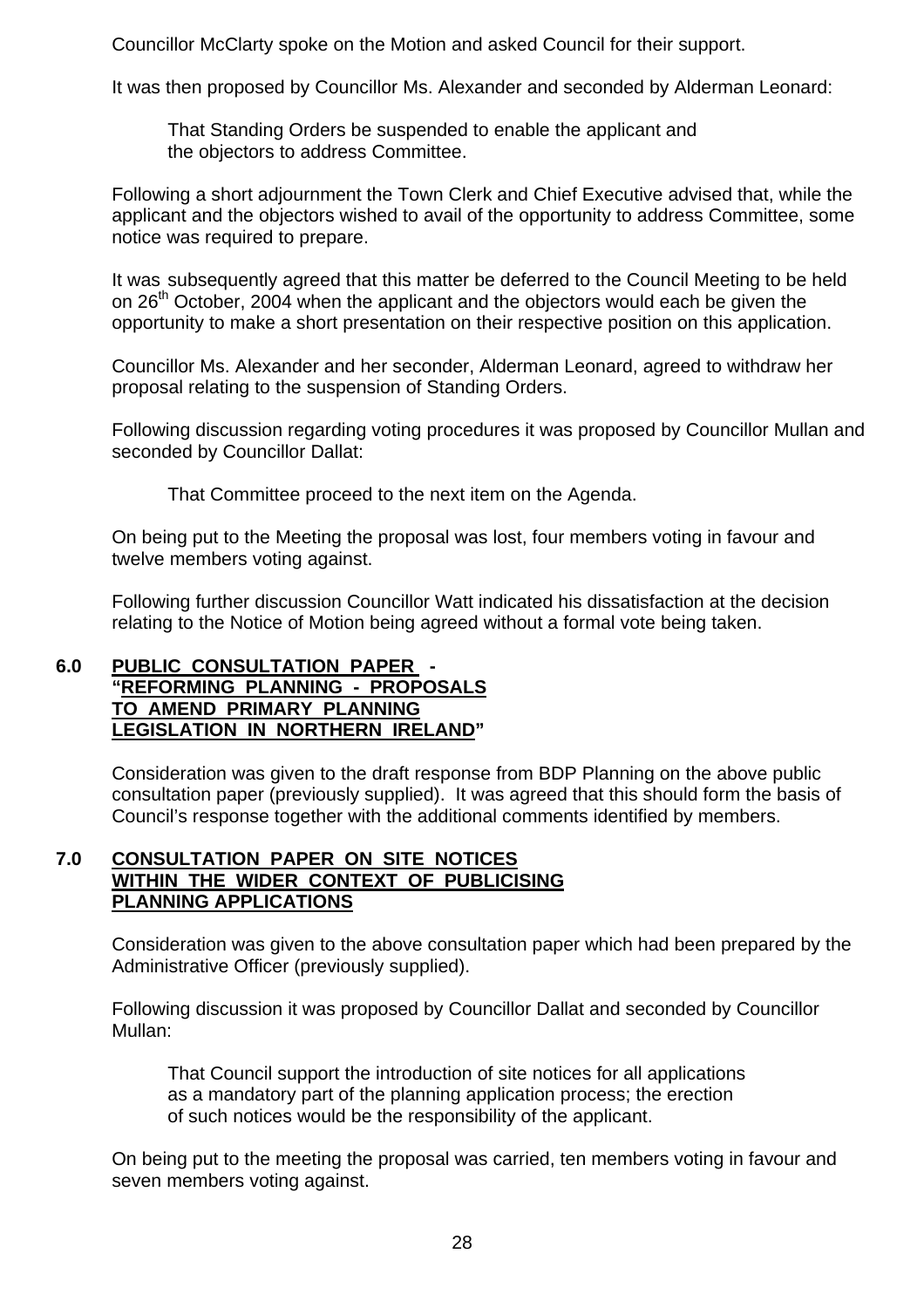### **8.0 PORTSTEWART COMMUNITY VISION - PUBLIC MEETING**

 The Town Clerk and Chief Executive reminded members about the Public Meeting organised by Portstewart Community Vision to be held in Portstewart Town Hall on Thursday,  $14<sup>th</sup>$  October, 2004 at 7.15 p.m.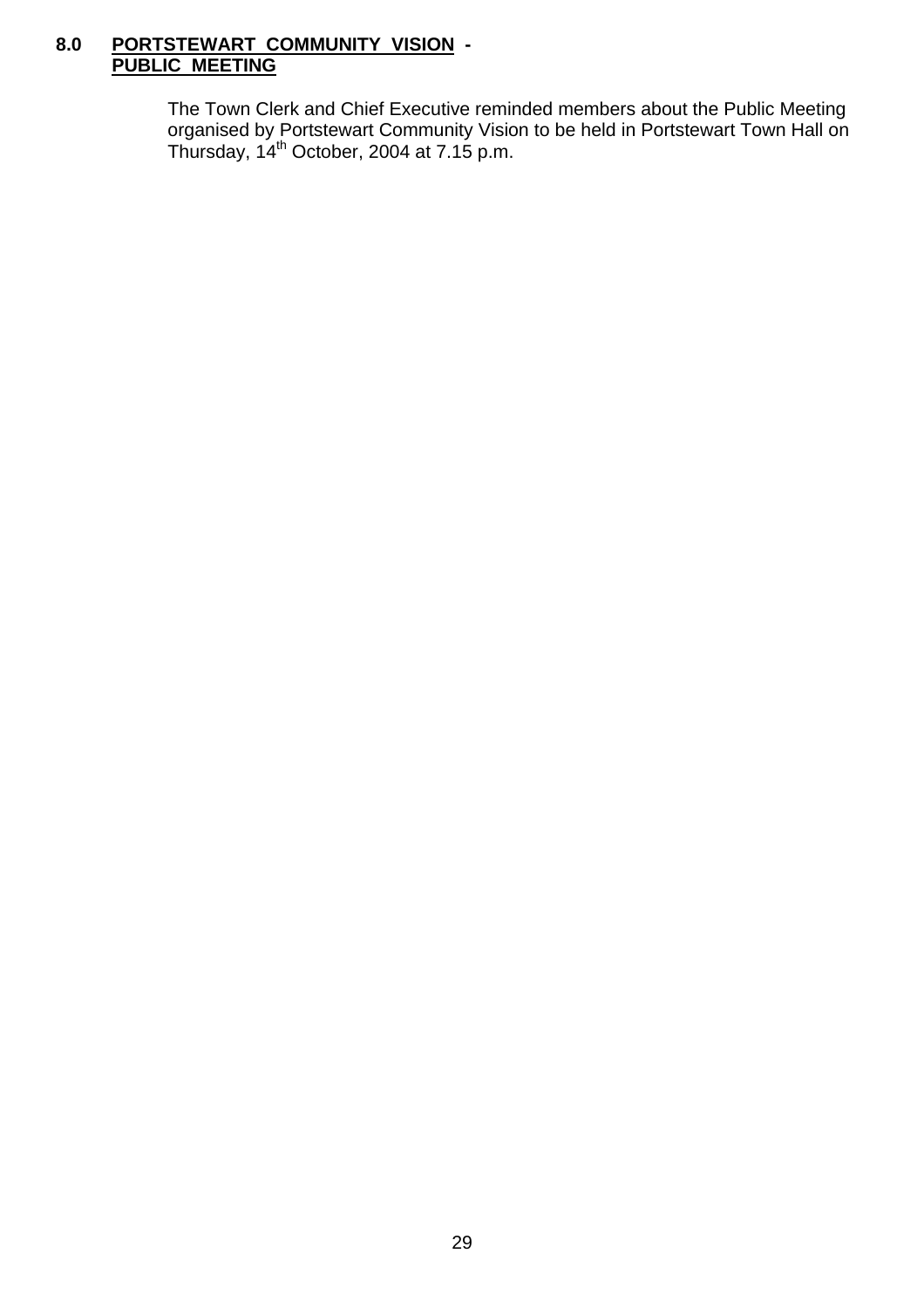#### **POLICY AND DEVELOPMENT COMMITTEE**

**19th October, 2004.** 

**Present:** Councillor D. D. Barbour, in the Chair

The Mayor, Councillor R. A. McPherson

The Deputy Mayor, Alderman W. J. McClure

Aldermen

P. E. A. Armitage (Mrs.) W. T. Creelman<br>(Items 2.2.1 – 12.0) E. T. Black (Mrs.)  $($  Items 2.2.1 – 12.0) B. Leonard (Items  $1.0 - 6.0$ )

**Councillors**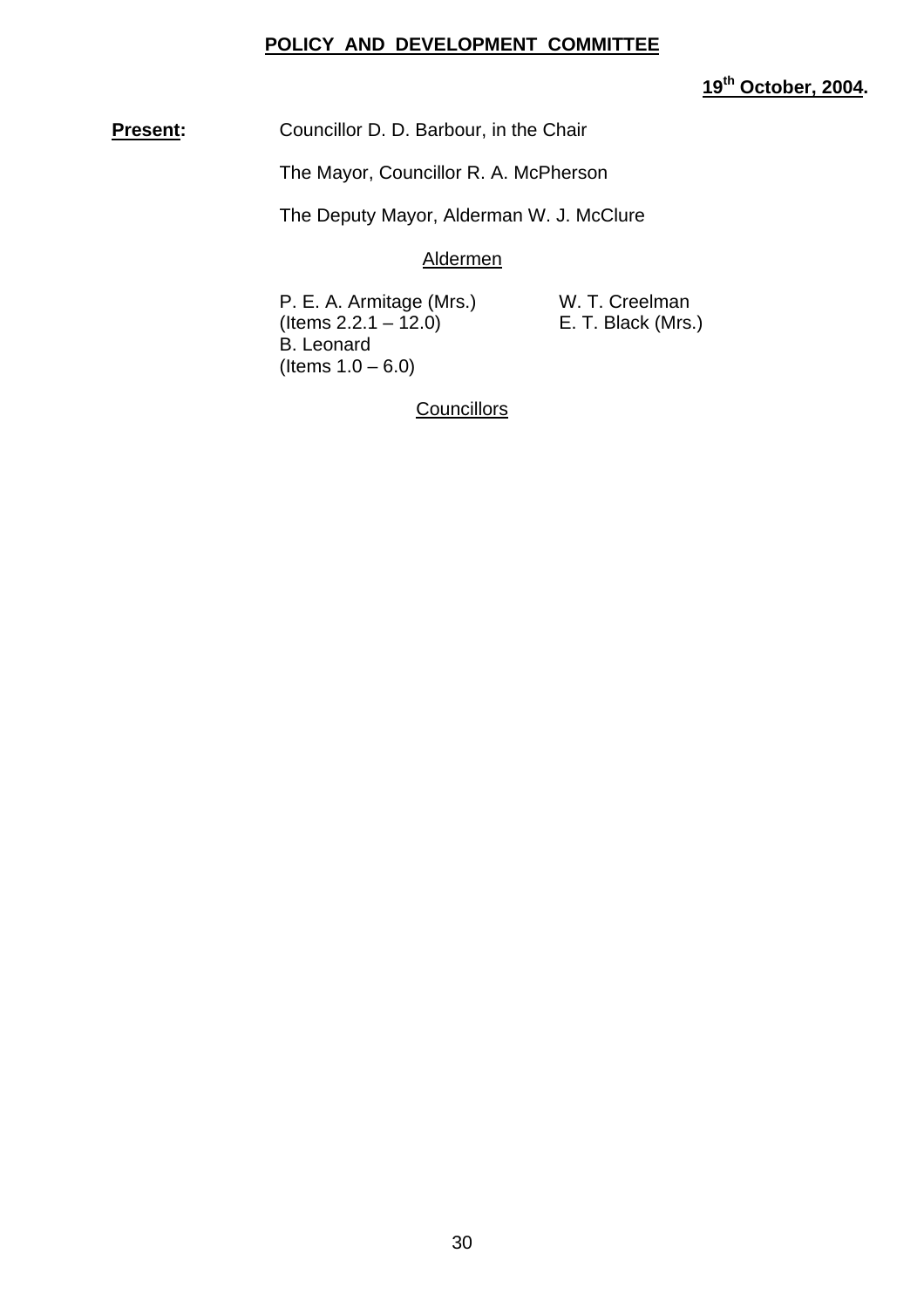C. S. Alexander (Ms.) (Items  $1.0 - 5.0$ ) J. M. Bradley (Items 2.0 – 12.0) O. M. Church (Mrs.) J. J. Dallat T. J. Deans N. F. Hillis

W. A. King D. McClarty G. L. McLaughlin A. McQuillan E. M. Mullan R. D. Stewart W. J. Watt (Items  $1.0 - 4.9$ )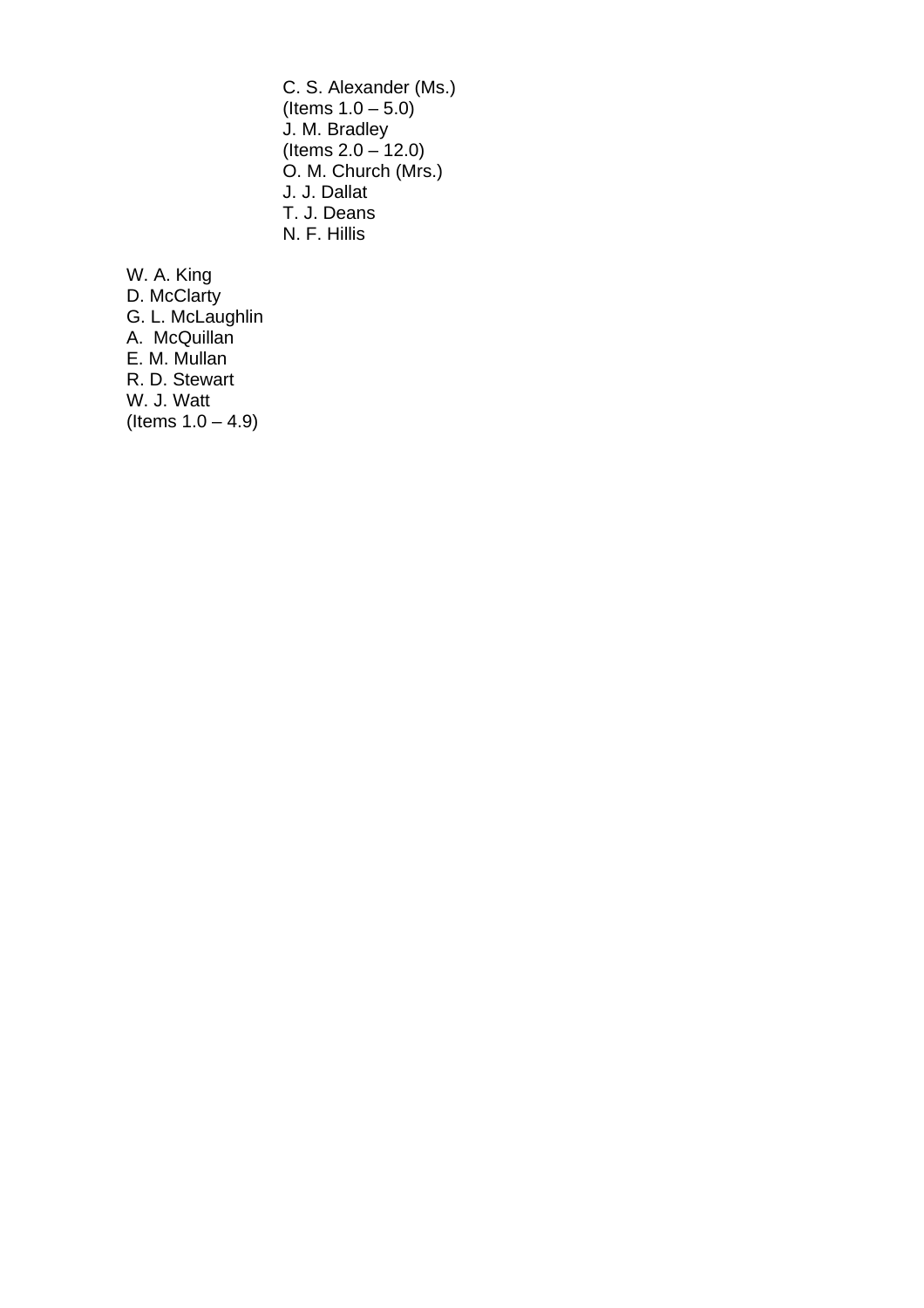**Officers in Attendance:** Director of Corporate Services, Head of Development Services, Personnel Officer (Items  $1.0 - 4.9$ ), Finance Officer (Items  $1.0 - 4.9$ ), Policy Development Officer, Administrative Officer and Administrative Assistant

**Apologies:** Councillors Mrs. Fielding and Mrs. Johnston

#### **1.0 CHAIRMAN'S WELCOME**

 The Chairman welcomed the Post Graduate Journalism students from the University of Ulster who were present to take notes on the meeting.

#### **2.0 CORPORATE SERVICES REPORT**

The Report of the Director of Corporate Services was considered (previously supplied).

Matters arising:

#### 2.1 Loan Sanctions Recommended:

That borrowing approval be sought in respect of the undernoted capital expenditure:

| 1. Owen Roe GAC – Capital Contribution        | 180,000 |
|-----------------------------------------------|---------|
| 2. Waste Transfer Station at Craigahulliar    | 170,000 |
| 3. Waterworld - Plant Refurbishment           | 83,000  |
| 4. Civic Amenity Site - Portrush              | 220,000 |
| 5. Resurfacing Car Park - Warren Rec. Grounds | 10,000  |
| 6. Purchase of Medium Sized Van               | 8,800   |
| 7. Purchase of Tractor and Loader             | 24,500  |
| 8. Purchase of Grass Cutting Machine          | 11,000  |
|                                               |         |

#### 2.2 Matters for Information

| 2.2.1 | Freedom of Information<br>Update | Consideration was given to information on the<br>Freedom of Information Act 2000, as contained in<br>the report and the Director of Corporate Services<br>elaborated on Council and Councillors'<br>responsibilities under the Act. |
|-------|----------------------------------|-------------------------------------------------------------------------------------------------------------------------------------------------------------------------------------------------------------------------------------|
|       |                                  | Discussion ensued during which the Director of<br>Corporate Services answered members' queries<br>and clarified various issues.                                                                                                     |
|       |                                  | A paper outlining how the requirements of the<br>Data Protection Act are addressed in relation to<br>Freedom of Information would be brought to<br>Committee in due course.                                                         |

#### 2.2.2 Accounts Committee noted that creditors' payments for September 2004, as per lists circulated, had been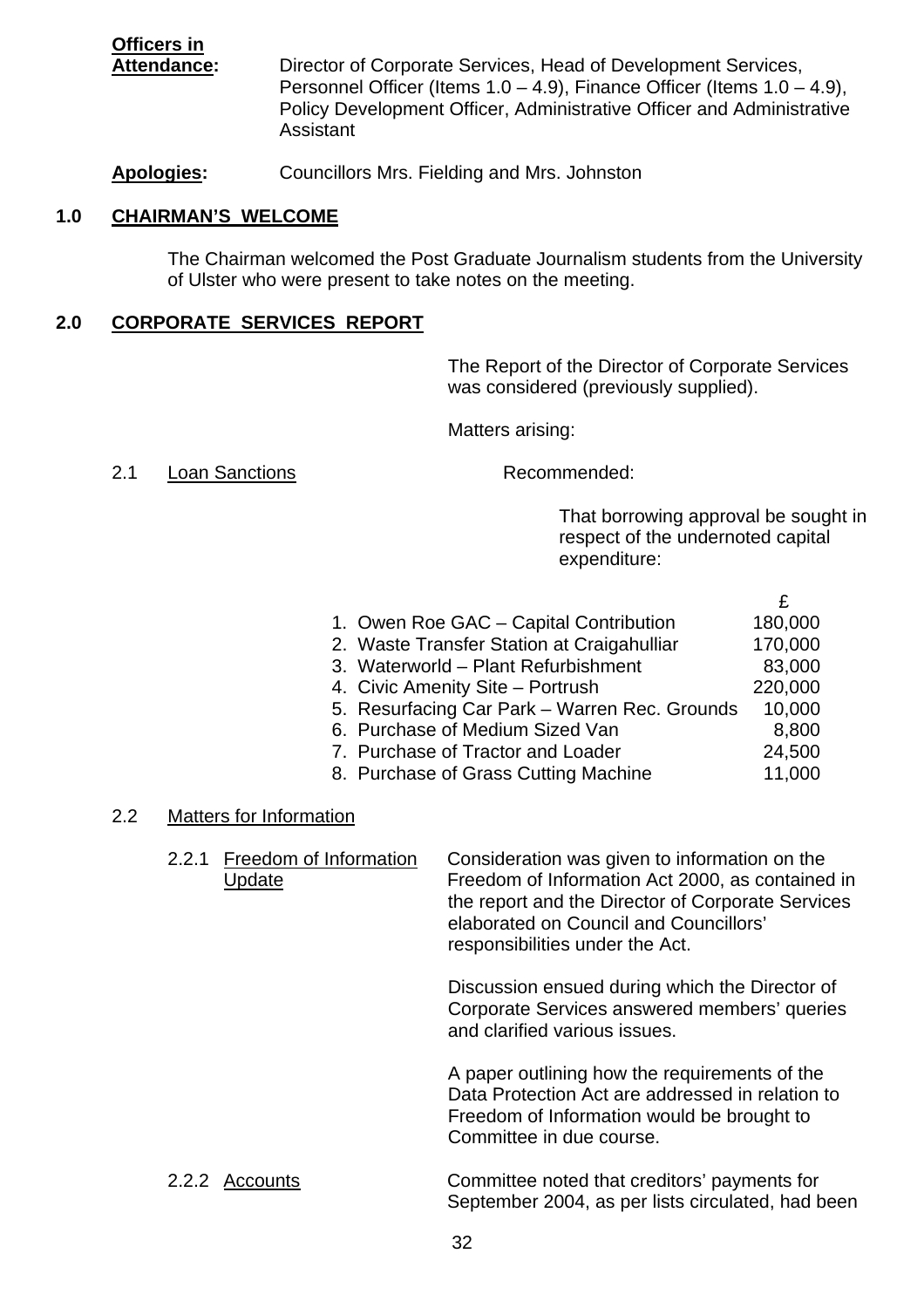issued as follows:

| Revenue A/C      |        | £ 453,991.59 |
|------------------|--------|--------------|
| Capital A/C      | $\sim$ | £ 274,006.16 |
| Petty Cash A/C - |        | £ 161,218.40 |

 A member's request for information relating to payments for landfill site infill would be passed to the Director of Technical Services.

Councillor Dallat then made a proposal which was seconded by Councillor Mullan. On a request by Councillor McClarty for an amendment to the wording, the proposer and seconder agreed that the proposal should read:

> That, in future, Council should make a special effort to enlist the services of marching bands, of equal standard, representing both traditions.

On being put to the meeting the proposal was carried by fifteen votes to nil.

 2.2.3 Appointments The following appointments had been made in accordance with the Local Government Staff Commission's Code of Procedures on Recruitment and Selection.

#### Leisure Services Department

 Collections Access Officer (New – 3 Year Fixed Term): Miss A. Kirkpatrick

#### Corporate Services Department

 Information Technology Assistant (Replacement): Mr. D. Hunter

 Clerical Assistant (Replacement): Mrs. H. **McAlister** 

 In response to a member's query, the Personnel Officer clarified Council's policy regarding feedback for unsuccessful applicants.

#### **3.0 LAND AND PROPERTY**

 Council is recommended to approve the renewal of the lease between the Crown Estate Commissioners and Council of land between the foreshore and seabed at Portrush Harbour, at a rent of £2,000 per annum for the five year period from  $1<sup>st</sup>$  December, 2004 to 30<sup>th</sup> November, 2009.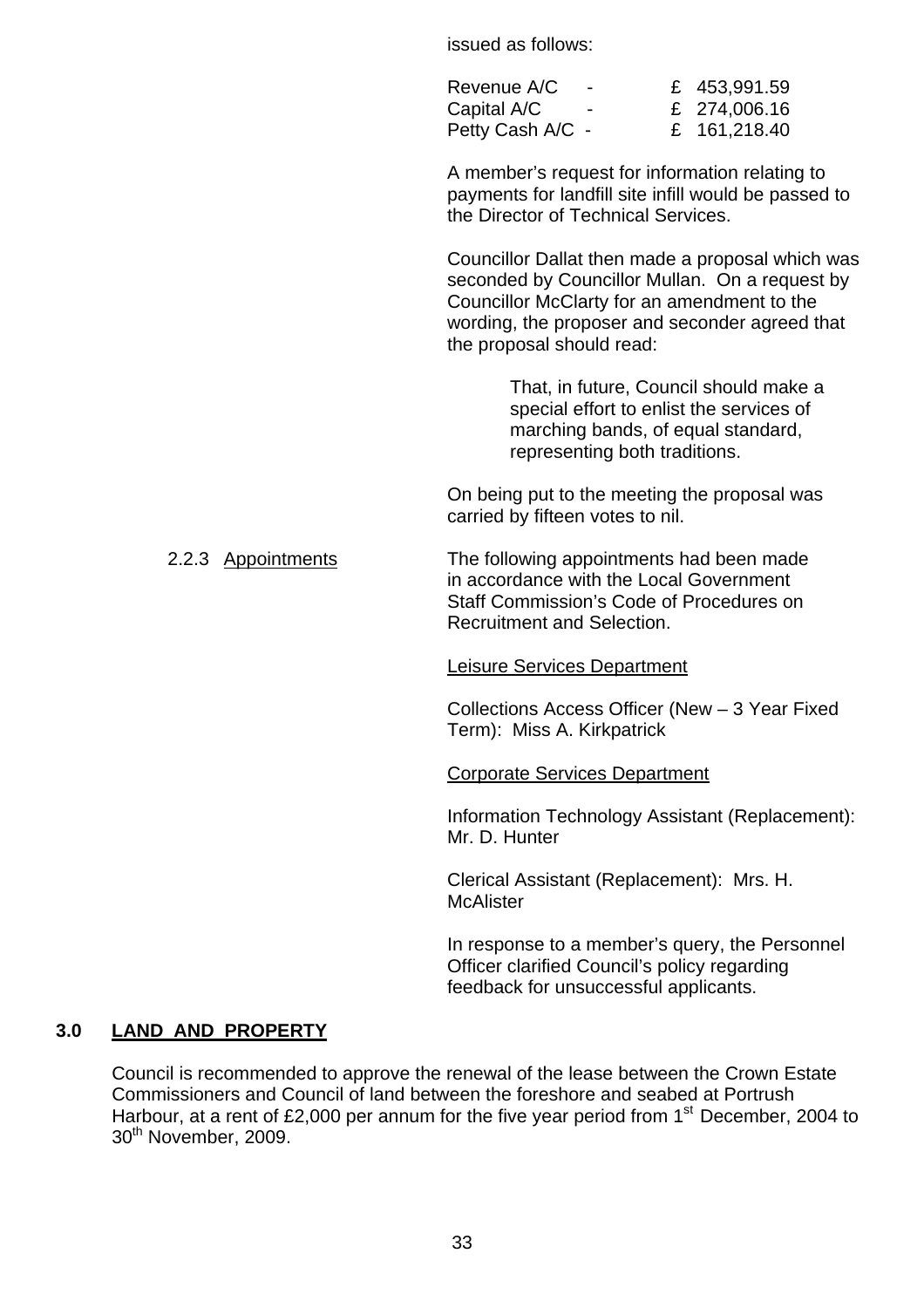## **4.0 DEVELOPMENT SERVICES REPORT**

The Report of the Head of Development Services was considered (previously supplied).

Matters arising:

|     | 4.1 Proposed Hotel Development<br>at Runkerry, Bushmills                                                                                                 | Consideration was given to a request by Mr.<br>Hunter of Robinson's Architects to make a<br>presentation to Council on the potential<br>development of a five star resort hotel and golf<br>course between Bushmills and the Giant's<br>Causeway, as outlined in the report.                                                                                                                                                                                                                                    |
|-----|----------------------------------------------------------------------------------------------------------------------------------------------------------|-----------------------------------------------------------------------------------------------------------------------------------------------------------------------------------------------------------------------------------------------------------------------------------------------------------------------------------------------------------------------------------------------------------------------------------------------------------------------------------------------------------------|
|     |                                                                                                                                                          | Discussion ensued during which a proposal by<br>Councillor Watt to support the development was<br>withdrawn. Members expressed their concerns<br>regarding showing support for a development of<br>which they had very limited knowledge and which<br>lay outside the Coleraine Borough.                                                                                                                                                                                                                        |
|     |                                                                                                                                                          | It was then proposed by Councillor Deans,<br>seconded by Councillor McClarty and, following an<br>approved amendment to the wording,<br>recommended:                                                                                                                                                                                                                                                                                                                                                            |
|     |                                                                                                                                                          | That Council hear a presentation from Mr.<br>Hunter.                                                                                                                                                                                                                                                                                                                                                                                                                                                            |
|     |                                                                                                                                                          | Councillor Hillis asked for it to be recorded that he<br>opposed Council hearing the presentation on the<br>grounds that the proposed development was<br>outside Coleraine Borough Council's area.                                                                                                                                                                                                                                                                                                              |
| 4.2 | <b>Giant's Causeway and</b><br><b>Causeway Coast World</b><br><b>Heritage Site</b>                                                                       | The Environment & Heritage Service, in<br>partnership with the National Trust and Moyle<br>District Council, was preparing a Management<br>Plan for the Giant's Causeway and Causeway<br>Coast World Heritage Site. Views on the draft<br>plan (summary document previously supplied) had<br>been invited and a public consultation workshop<br>would be held on Tuesday 9 <sup>th</sup> November, 2004 in<br>the Causeway Hotel. The closing date for<br>consultation would be 3 <sup>rd</sup> December, 2004. |
|     |                                                                                                                                                          | A recommended draft response to the draft plan<br>would be made available for the meeting of Policy<br>and Development Committee on 16 <sup>th</sup> November,<br>2004.                                                                                                                                                                                                                                                                                                                                         |
| 4.3 | <b>Consultation on Proposed</b><br><b>Changes to the Statutory</b><br><b>Regulation of Tourist</b><br><b>Accommodation in Northern</b><br><u>Ireland</u> | Council is recommended to approve the draft<br>response (previously supplied) to the proposed<br>amendments on the existing Tourism Order.                                                                                                                                                                                                                                                                                                                                                                      |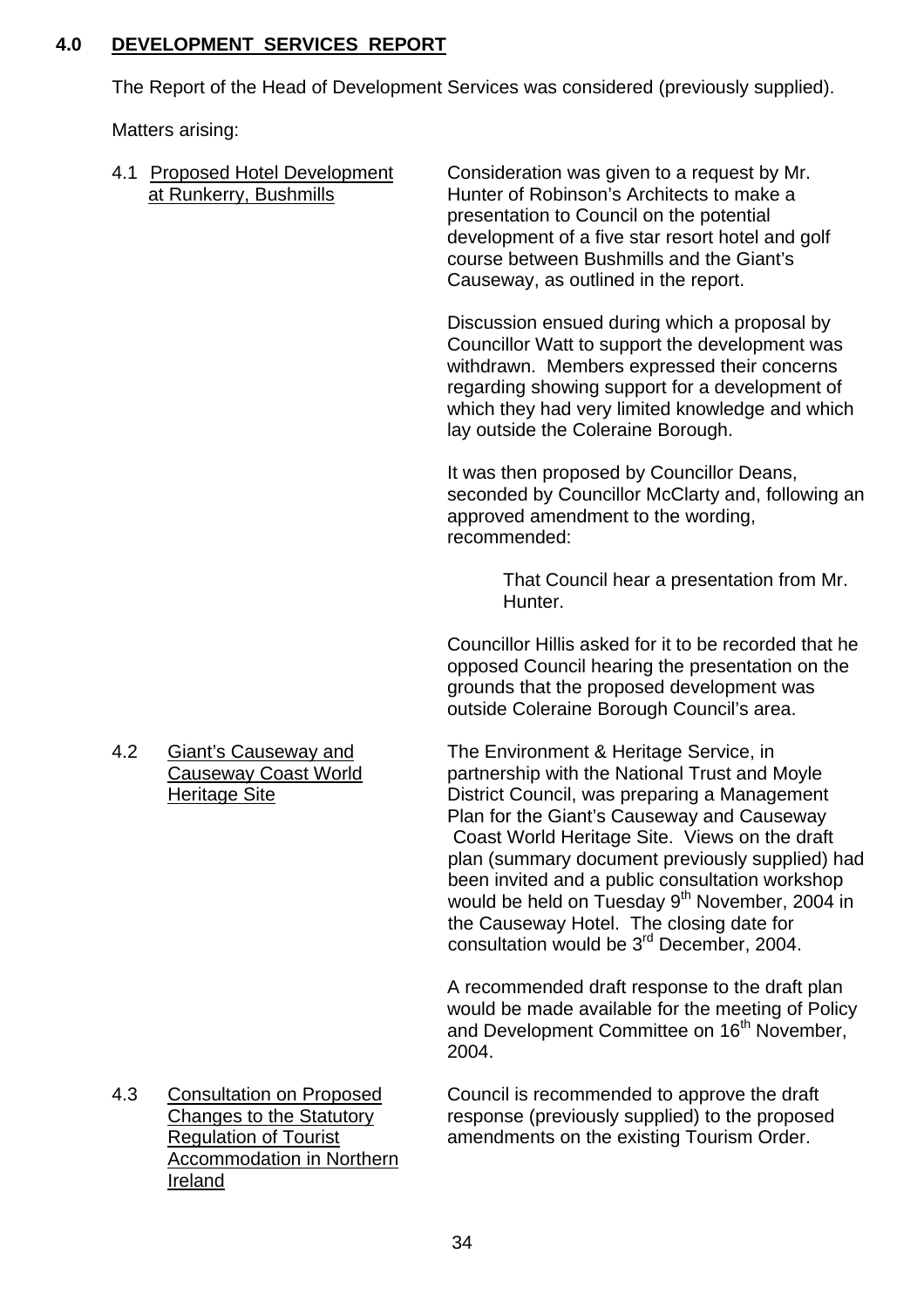- Consultation Document Document.
- 
- 

4.4 Northern Ireland Multiple Council is recommended to approve the draft Deprivation Measure (NI) 2004 response (previously supplied) to this Consultation

4.5 Hospital Radio Awards It was proposed by Councillor McClarty, seconded Ceremony and Conference by Alderman Mrs. Black and recommended:

That Council contribute £200 to this event.

 4.6 Matters for Information Committee noted information, as contained in the report, on the following topics:

- (i) Economic Development Information Day for Members.
- (ii) Broadband Update.
- (iii) 'Funding for Small Businesses' Open Night –  $8<sup>th</sup>$  November, 2004 at Cloonavin.
- (iv) Investors in People Support for Small Businesses.

## **5.0 EQUALITY WORKING GROUP RECOMMENDATIONS**

5.1 Single Equality Bill (SEB) Council is recommended to adopt the recommendations of the Equality Working Group on the Discussion Paper on the Single Equality Bill, as contained in the report (previously supplied).

5.2 Equality Impact Assessment Consideration was given to the recommendations on Personnel Policies of the Equality Working Group (previously supplied).

> Councillor Dallat asked that it be made clear that the SDLP did not support recommendation no. 4 of the report viz:

> > 'Council's Working Together Initiative will be used to address concerns about informal display of flag at Council facilities'.

A full discussion ensued during which it was proposed by Councillor Deans and seconded by Councillor McQuillan:

> That Council adopt the recommendations of the Equality Working Group on the Equality Impact Assessment on Personnel Policies, as contained in the report.

 It was further proposed as an amendment by Councillor Mullan and seconded by Councillor McLaughlin:

That Council adopt, in full,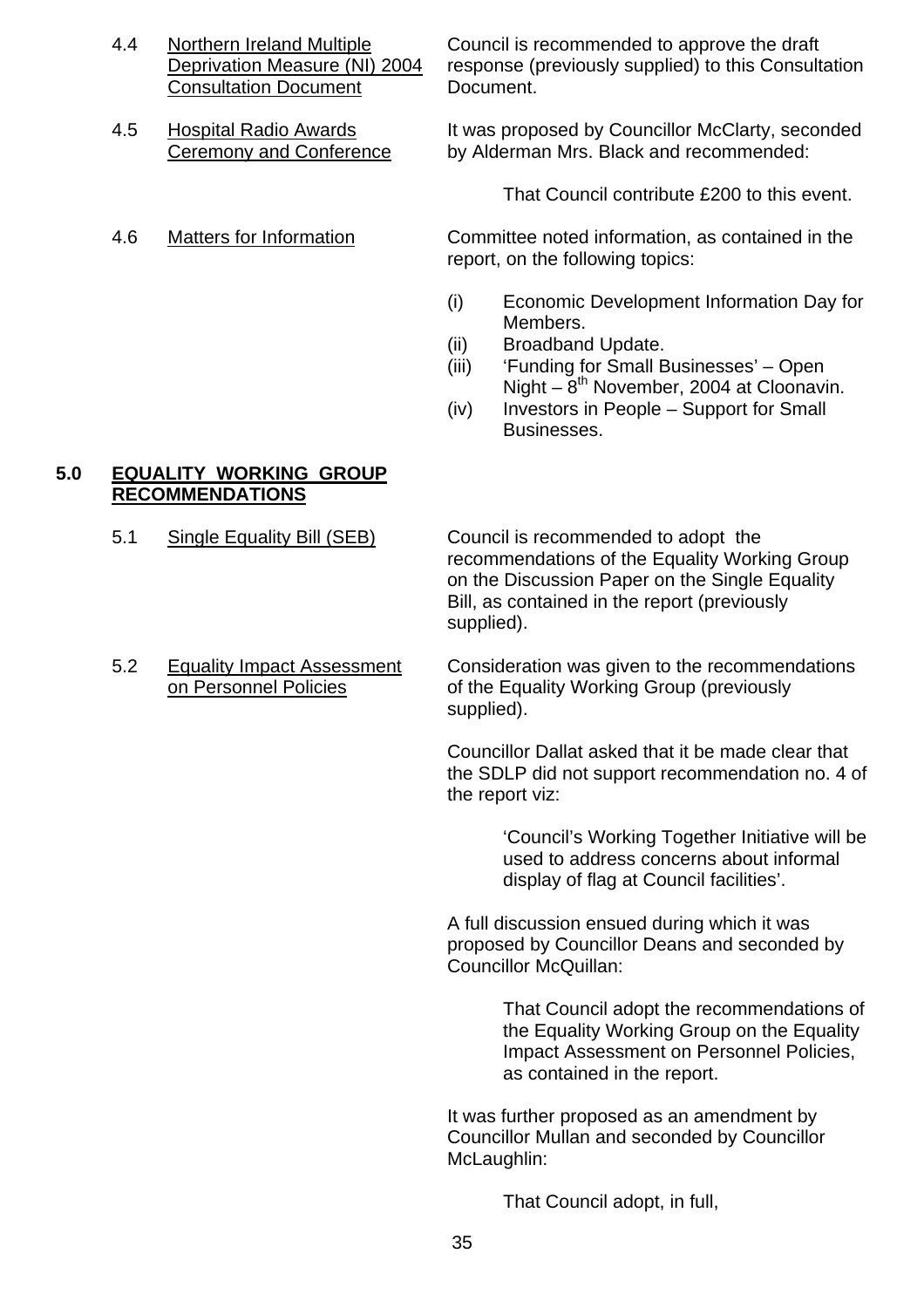recommendations nos. 2, 3, 5 and 6 of the Equality Working Group and that recommendations nos. 1 and 4 be reviewed viz:

- recommendation no. 1 does not include a welcoming statement for members of the Roman Catholic Faith;
- **•** recommendation no. 4 is incomplete as it does not require Council to remove the flag at the Council Depot.

On being put to the meeting, the amendment was lost by twelve votes to four.

The substantive motion was then carried with thirteen votes for and four votes against.

#### **6.0 REMEMBRANCE SUNDAY - 14TH NOVEMBER, 2004 - ARRANGEMENTS**

It was noted that the main body of Council would attend at Garvagh.

Recommended:

 That the following members represent Council at the undernoted Remembrance Day Ceremonies:

| Coleraine   |                          | The Deputy Mayor              |
|-------------|--------------------------|-------------------------------|
| Portrush    | $\overline{\phantom{0}}$ | <b>Councillor Stewart</b>     |
| Portstewart |                          | <b>Councillor McLaughlin</b>  |
| Kilrea      |                          | <b>Councillor Mrs. Church</b> |
| Aghadowey   | $\sim$                   | <b>Councillor Watt</b>        |
| Castlerock  |                          | <b>Councillor King</b>        |

## **7.0 NORTHERN AREA PLAN - POSTPONEMENT OF PUBLICATION**

 Consideration was given to the report of the Town Clerk and Chief Executive (previously supplied) and the contents noted.

This issue would be considered at the Council meeting on 26<sup>th</sup> October, 2004.

#### **8.0 CONFEDERATION OF EUROPEAN COUNCILLORS - NORTH SOUTH POLITICAL RELATIONS IN THE 21ST CENTURY - 2 DAY SEMINAR IN THE KILLYHEVLIN HOTEL, ENNISKILLEN - 2<sup>ND</sup>/3<sup>RD</sup> DECEMBER. 2004**

Any members interested in attending this seminar were asked to contact the Administrative